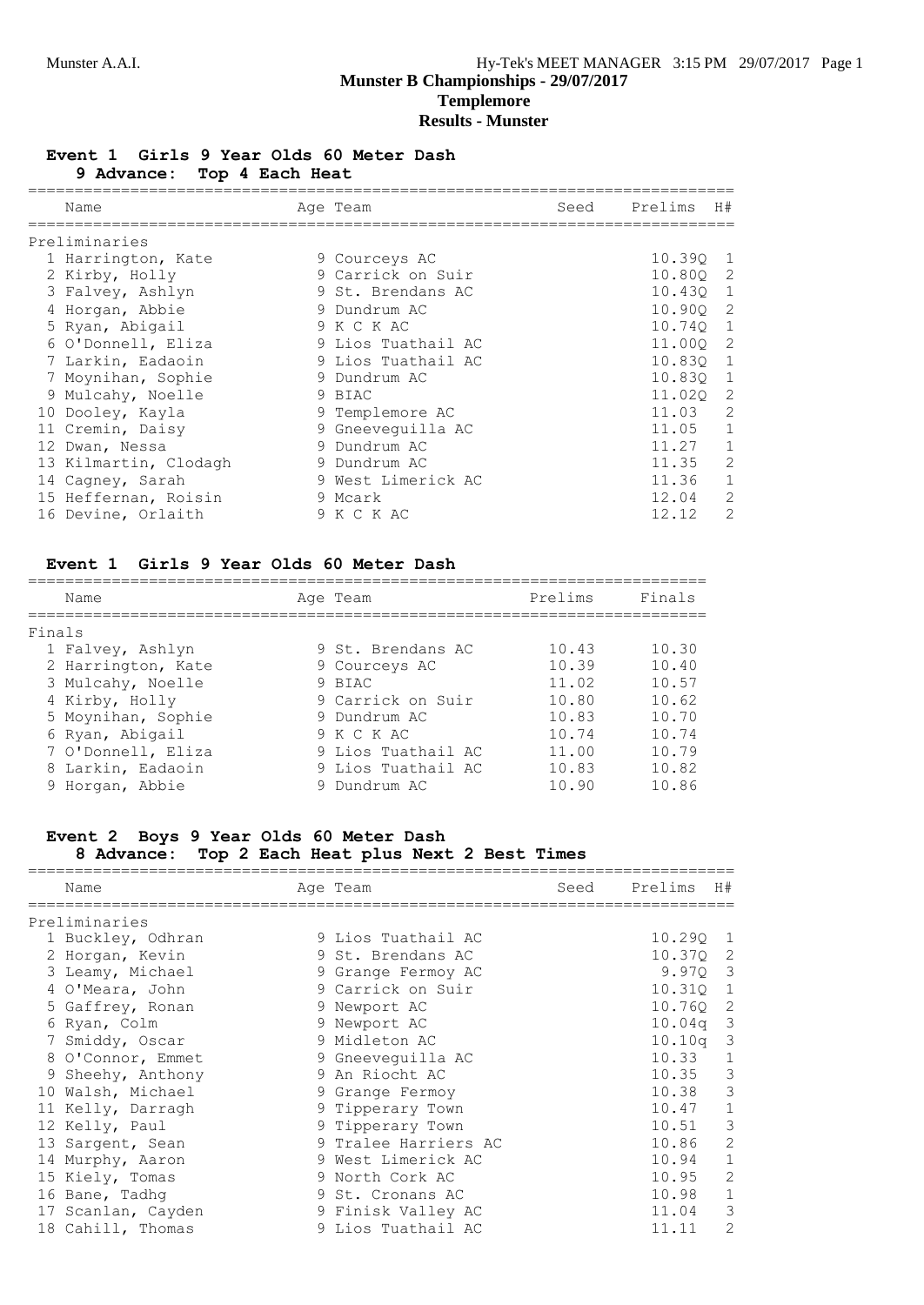**Templemore Results - Munster**

19 Dunne, Jack 9 Carrick on Suir 11.28 2

## **Event 2 Boys 9 Year Olds 60 Meter Dash**

|        | Name              | Age Team           | Prelims | Finals |
|--------|-------------------|--------------------|---------|--------|
| Finals |                   |                    |         |        |
|        | 1 Leamy, Michael  | 9 Grange Fermoy AC | 9.97    | 9.92   |
|        | 2 Buckley, Odhran | 9 Lios Tuathail AC | 10.29   | 10.01  |
|        | 3 Ryan, Colm      | 9 Newport AC       | 10.04   | 10.07  |
|        | 4 Smiddy, Oscar   | 9 Midleton AC      | 10.10   | 10.12  |
|        | 5 O'Meara, John   | 9 Carrick on Suir  | 10.31   | 10.22  |
|        | 6 Horgan, Kevin   | 9 St. Brendans AC  | 10.37   | 10.33  |
|        | 7 Gaffrey, Ronan  | 9 Newport AC       | 10.76   | 10.49  |

#### **Event 3 Girls 9 Year Olds 300 Meter Run**

| Name                       | Age Team           | Seed | Finals  |
|----------------------------|--------------------|------|---------|
| 1 Ouinn, Zoe               | 9 Tulla AC         |      | 57.82   |
| 2 McGrath, Niamh           | 9 K C K AC         |      | 58.11   |
| 3 Harrington, Kate         | 9 Courceys AC      |      | 58.82   |
| 4 Maher, Sophie            | 9 Ennis Track AC   |      | 1:00.03 |
| 5 Moynihan, Sophie         | 9 Dundrum AC       |      | 1:01.33 |
| 6 Cagney, Sarah            | 9 West Limerick AC |      | 1:01.92 |
| 7 O'Leary O'Sullivan, Kale | 9 Gneeveguilla AC  |      | 1:05.57 |
| 8 Horgan, Abbie            | 9 Dundrum AC       |      | 1:07.29 |
| 9 Kilmartin, Clodagh       | 9 Dundrum AC       |      | 1:07.34 |
| 10 Dwan, Nessa             | 9 Dundrum AC       |      | 1:09.49 |
| 11 Cremin, Daisy           | 9 Gneeveguilla AC  |      | 1:10.54 |
| 12 Culloty, Kate           | 9 Gneeveguilla AC  |      | 1:12.90 |

#### **Event 4 Boys 9 Year Olds 300 Meter Run**

| Name              | Age Team           | Seed | Finals  |
|-------------------|--------------------|------|---------|
| 1 Ryan, Colm      | 9 Newport AC       |      | 53.72   |
| 2 Leamy, Michael  | 9 Grange Fermoy AC |      | 54.57   |
| 3 Kiely, Tomas    | 9 North Cork AC    |      | 57.96   |
| 4 Smiddy, Oscar   | 9 Midleton AC      |      | 59.83   |
| 5 Gaffrey, Ronan  | 9 Newport AC       |      | 1:01.80 |
| 6 Scanlan, Cayden | 9 Finisk Valley AC |      | 1:02.02 |
| 7 O'Brien, Joseph | 9 Newport AC       |      | 1:02.40 |
| 8 O'Connor, Emmet | 9 Gneeveguilla AC  |      | 1:04.06 |
| 9 Kennedy, Oisin  | 9 Newport AC       |      | 1:14.94 |

#### **Event 5 Girls 9 Year Olds Long Jump**

| Name                       | Age Team           | Seed | Finals |
|----------------------------|--------------------|------|--------|
| 1 Kirby, Holly             | 9 Carrick on Suir  |      | 3.16m  |
| 2 Mulcahy, Noelle          | 9 BIAC             |      | 3.14m  |
| 3 Falvey, Ashlyn           | 9 St. Brendans AC  |      | 3.12m  |
| 4 Healy, Siobhan           | 9 Marian AC        |      | 3.06m  |
| 5 Coakley, Lorraine        | 9 Skibbereen AC    |      | 3.02m  |
| 6 O'Donnell, Eliza         | 9 Lios Tuathail AC |      | 2.93m  |
| 7 Ouinn, Zoe               | 9 Tulla AC         |      | 2.89m  |
| 8 McGrath, Niamh           | 9 K C K AC         |      | 2.85m  |
| 9 O'Leary O'Sullivan, Kale | 9 Gneeveguilla AC  |      | 2.76m  |
| 10 Dooley, Kayla           | 9 Templemore AC    |      | 2.74m  |
| 10 Larkin, Eadaoin         | 9 Lios Tuathail AC |      | 2.74m  |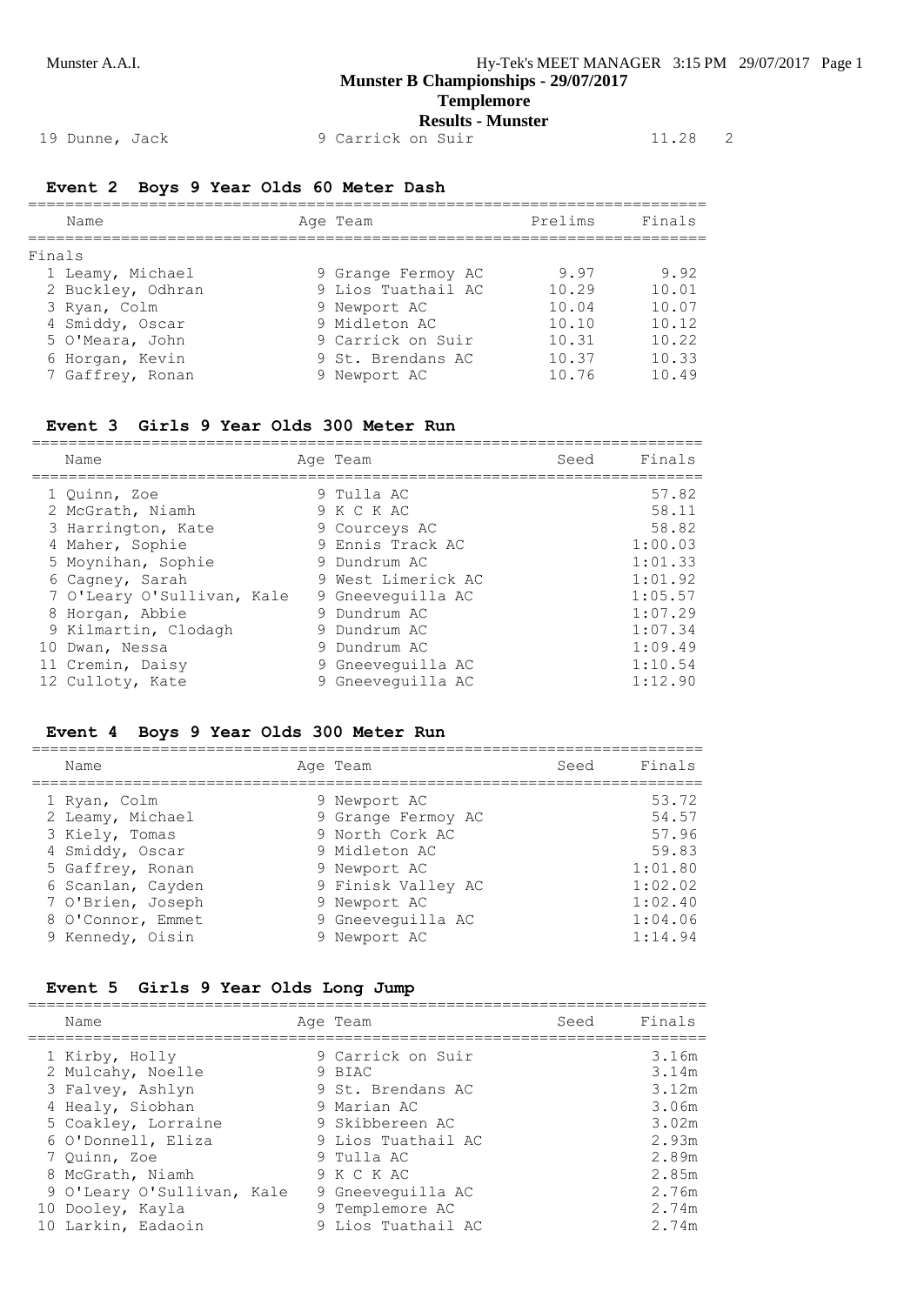# **Templemore**<br>**Results - Munster**

| 12 Devine, Orlaith | 9 K C K AC <b>Kesults - Munster</b> | 2.38m |
|--------------------|-------------------------------------|-------|
| 13 Culloty, Kate   | 9 Gneevequilla AC                   | 2.33m |

#### **Event 6 Boys 9 Year Olds Long Jump**

|   | Name                                                     | Age Team                                                   | Seed | Finals                  |
|---|----------------------------------------------------------|------------------------------------------------------------|------|-------------------------|
|   | 1 Kennedy, Oisin<br>2 Buckley, Odhran<br>3 O'Meara, John | 9 Newport AC<br>9 Lios Tuathail AC<br>9 Carrick on Suir    |      | 3.25m<br>3.15m<br>3.12m |
|   | 4 Bane, Tadhq<br>5 Walsh, Michael                        | 9 St. Cronans AC<br>9 Grange Fermoy AC                     |      | 3.10m<br>3.06m          |
|   | 6 Sheehy, Anthony<br>7 Murphy, Aaron                     | 9 An Riocht AC<br>9 West Limerick AC                       |      | 2.92m<br>2.85m          |
| 8 | Dunne, Jack<br>9 Sargent, Sean                           | 9 Carrick on Suir<br>9 Tralee Harriers <i>I</i> C          |      | 2.78m<br>2.76m          |
|   | 10 Kelly, Paul<br>11 O'Regan, Tom<br>12 Horgan, Kevin    | 9 Tipperary Town<br>9 Carrick on Suir<br>9 St. Brendans AC |      | 2.72m<br>2.70m<br>2.64m |
|   | 13 Kelly, Darragh                                        | 9 Tipperary Town                                           |      | 2.39m                   |

#### **Event 7 Girls 9 Year Olds Javelin Throw Turbo**

| Name                                    | Age Team                       | Seed | Finals         |
|-----------------------------------------|--------------------------------|------|----------------|
| 1 Coakley, Lorraine<br>2 Healy, Siobhan | 9 Skibbereen AC<br>9 Marian AC |      | 8.98m<br>8.57m |
| 3 Heffernan, Roisin                     | 9 Mcark                        |      | 8.00m          |

#### **Event 8 Boys 9 Year Olds Javelin Throw Turbo**

| Name                                                       | Age Team                                           | Seed | Finals                    |
|------------------------------------------------------------|----------------------------------------------------|------|---------------------------|
| 1 Cahill, Thomas<br>2 McSweeney, Daniel<br>3 Walsh, Darren | 9 Lios Tuathail AC<br>9 Gneeveguilla AC<br>9 Sunhi |      | 14.68m<br>10.46m<br>6.42m |

#### **Event 9 Girls 10 Year Olds Javelin Throw Turbo**

| Name                                | Age Team                     | Seed | Finals          |
|-------------------------------------|------------------------------|------|-----------------|
| 1 Puspurs, Daniela<br>2 Ouinn, Evie | 10 Leevale AC<br>10 Tulla AC |      | 17.23m<br>8 12m |

#### **Event 10 Boys 10 Year Olds Javelin Throw Turbo**

| Name                                                                                             | Age Team                                                                                             | Seed | Finals                                        |
|--------------------------------------------------------------------------------------------------|------------------------------------------------------------------------------------------------------|------|-----------------------------------------------|
| 1 O'Hora, Ronan<br>2 Williams, Thomas<br>3 Kirby, Henry<br>4 Healion, Cormac<br>5 Sugrue, Cathal | 10 K C K AC<br>10 Ennis Track AC<br>10 Carrick on Suir<br>10 Templemore AC<br>10 Killarney Valley AC |      | 19.12m<br>18.98m<br>15.02m<br>12.08m<br>8.87m |

#### **Event 11 Girls 10 Year Olds Long Jump**

| Name            |  | Age Team        | Seed | Finals |
|-----------------|--|-----------------|------|--------|
| 1 McHugh, Ellis |  | 10 Ferrybank AC |      | 3.51m  |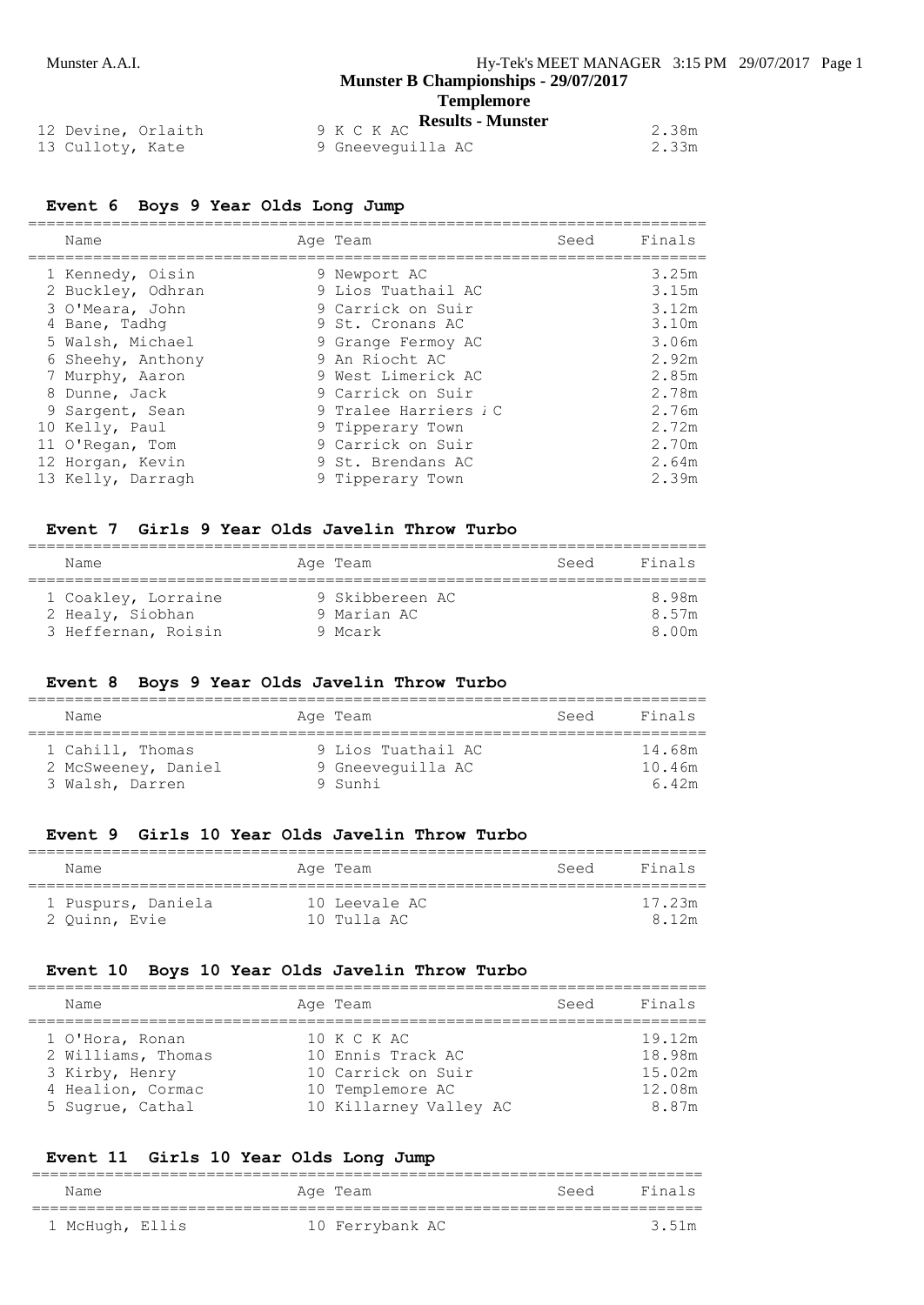|                                                                                                 | <b>Templemore</b> |
|-------------------------------------------------------------------------------------------------|-------------------|
| $\mathbf{D}_{\alpha\alpha\gamma}$ $\mathbf{H}_{\alpha}$ $\mathbf{M}_{\gamma\gamma\alpha\alpha}$ |                   |

| 2 Falvey, Laura      | 10 St. Brendans AC - Munster | 3.44m |
|----------------------|------------------------------|-------|
| 3 Corkery, Meabh     | 10 Midleton AC               | 3.43m |
| 4 Aherne, Taylor     | 10 Youghal AC                | 3.34m |
| 5 Ouinn, Evie        | 10 Tulla AC                  | 3.16m |
| 6 Lattimore, Aoife   | 10 West Waterford            | 3.15m |
| 7 Devereux, Autumn   | 10 Youghal AC                | 3.05m |
| 7 Gaffney, Sarah     | 10 West Waterford            | 3.05m |
| 9 O'Carroll, Ivana   | 10 Dooneen AC                | 3.04m |
| 10 Boyle, Holly      | 10 Lios Tuathail AC          | 2.95m |
| 11 Costello, Grainne | 10 FMV                       | 2.92m |
| 12 O'Riordan, Sarah  | 10 West Waterford            | 2.84m |
| 13 Lawlor, Isobel    | 10 K C K AC                  | 2.76m |
| 14 Kelly, Ruby       | 10 Dundrum AC                | 2.61m |
| 15 O'Riordan, Leah   | 10 West Waterford            | 2.57m |
| 16 Kenneally, Ayvah  | 10 Grange Fermoy AC          | 2.11m |
|                      |                              |       |

## **Event 12 Boys 10 Year Olds Long Jump**

| Name                  |    | Age Team           | Seed | Finals |
|-----------------------|----|--------------------|------|--------|
| 1 McCourt, Harry      |    | 10 Bandon AC       |      | 3.54m  |
| 2 Joy O'Regan, Robert |    | 10 Sunhi           |      | 3.48m  |
| 2 O'Hora, Ronan       | 10 | K C K AC           |      | 3.48m  |
| 4 Ryan, Michael       |    | 10 Nenag           |      | 3.44m  |
| 5 Devine, Senan       |    | 10 K C K AC        |      | 3.32m  |
| 6 Charles, Daniel     |    | 10 Clonmel AC      |      | 3.26m  |
| 7 Phelan, Fionn       |    | 10 Ferrybank AC    |      | 3.22m  |
| 8 Boland, Sean        |    | 10 Moyne           |      | 3.16m  |
| 9 O'Shea, Gearoid     |    | 10 Carrick on Suir |      | 3.15m  |
| 10 Heney, Cathal      |    | 10 Dundrum AC      |      | 3.13m  |
| 11 Goggin, Anthony    |    | 10 Leevale AC      |      | 3.02m  |
| 12 Blake, Sam         |    | 10 West Waterford  |      | 3.01m  |
| 13 Croke, Sam         |    | 10 Carrick on Suir |      | 3.00m  |
| 14 Bergin, Dylan      |    | 10 Templemore AC   |      | 2.88m  |
| 15 Callanan, Padraic  |    | 10 Templemore AC   |      | 2.72m  |
| 16 Broderick, Liam    |    | 10 West Waterford  |      | 2.02m  |

#### **Event 13 Girls 10 Year Olds 500 Meter Run**

| Name                | Age Team            | Seed | Finals  |
|---------------------|---------------------|------|---------|
| 1 Gaffney, Sarah    | 10 West Waterford   |      | 1:38.83 |
| 2 McHugh, Ellis     | 10 Ferrybank AC     |      | 1:41.66 |
| 3 Puspurs, Daniela  | 10 Leevale AC       |      | 1:41.99 |
| 4 Kavanagh, Rebecca | 10 Templemore AC    |      | 1:43.46 |
| 5 McCarthy, Rhian   | 10 FMV              |      | 1:44.43 |
| 6 Aherne, Taylor    | 10 Youghal AC       |      | 1:44.68 |
| 7 Spillane, Alana   | 10 Moyne            |      | 1:47.65 |
| 8 Costello, Grainne | 10 FMV              |      | 1:48.72 |
| 9 Connolly, Eimear  | 10 Tipperary Town   |      | 1:49.10 |
| 10 Lattimore, Aoife | 10 West Waterford   |      | 1:51.16 |
| 11 Devereux, Autumn | 10 Youghal AC       |      | 1:51.28 |
| 12 Kelly, Ruby      | 10 Dundrum AC       |      | 1:57.11 |
| 13 Hickey, Rachel   | 10 Gneevequilla AC  |      | 1:59.24 |
| 14 O'Riordan, Leah  | 10 West Waterford   |      | 1:59.32 |
| 15 Kenneally, Ayvah | 10 Grange Fermoy AC |      | 2:15.05 |

## **Event 14 Boys 10 Year Olds 500 Meter Run**

| Name            | Age Team        | Seed | Finals  |
|-----------------|-----------------|------|---------|
| 1 Phelan, Fionn | 10 Ferrybank AC |      | 1:34.92 |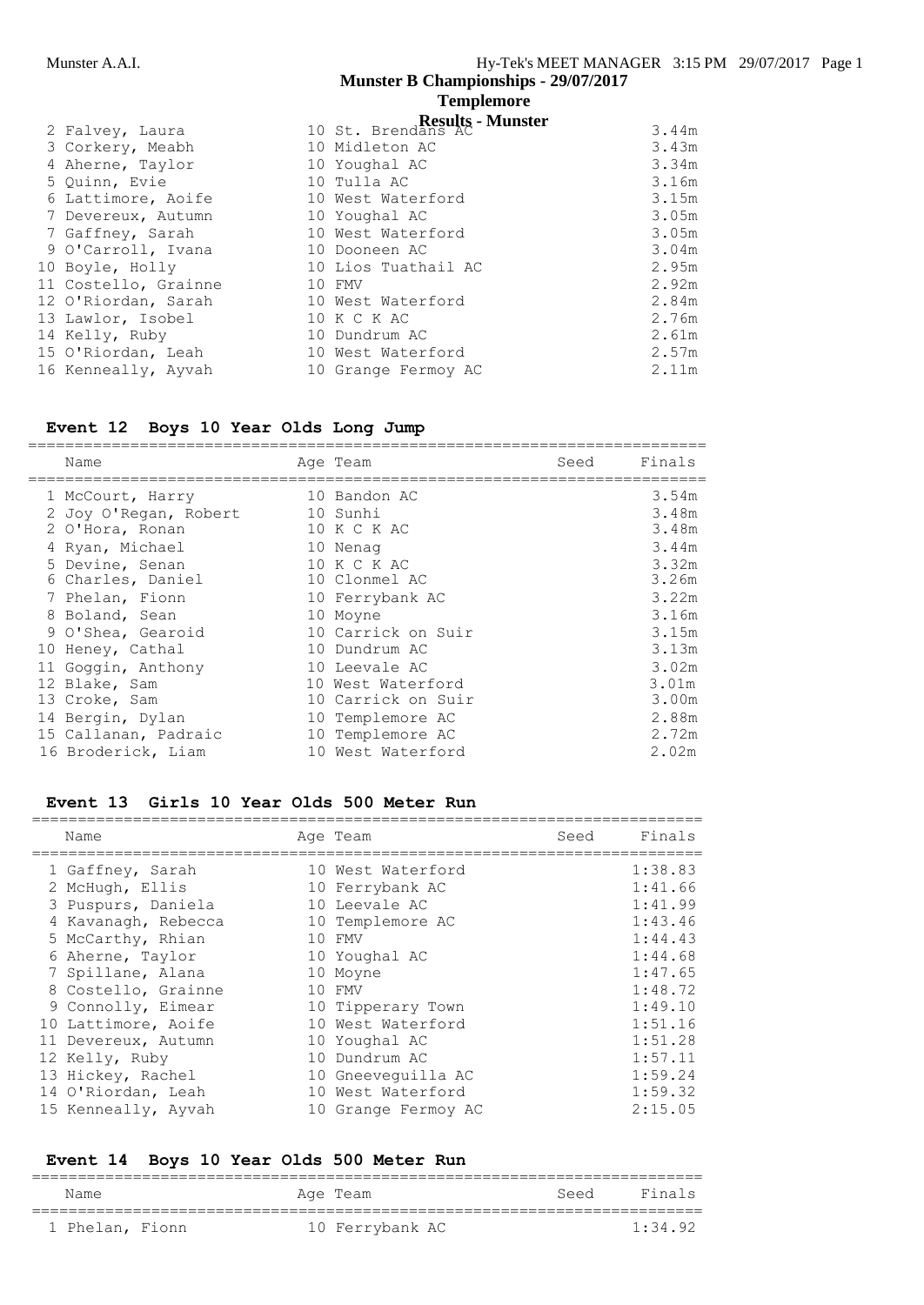## **Templemore**

| 2 Broderick, Liam     | 10 West Waterford <b>Results</b> - <b>Munster</b> | 1:35.41 |
|-----------------------|---------------------------------------------------|---------|
| 3 Devine, Senan       | 10 K C K AC                                       | 1:35.99 |
| 4 Smith, Fionan       | 10 Courceys AC                                    | 1:36.09 |
| 5 Croke, Sam          | 10 Carrick on Suir                                | 1:39.62 |
| 6 Blake, Sam          | 10 West Waterford                                 | 1:39.63 |
| 7 Murphy, Joe         | 10 Gneeveguilla AC                                | 1:43.47 |
| 8 O'Sullivan, Matthew | 10 St. Brendans AC                                | 1:44.12 |
| 9 Joy O'Regan, Robert | 10 Sunhi                                          | 1:46.15 |
| 10 Sugrue, Cathal     | 10 Killarney Valley AC                            | 1:46.21 |
| 11 Kelleher, Joshua   | 10 North Cork AC                                  | 1:47.64 |
| 12 Sargent, David     | 10 Tralee Harriers AC                             | 1:49.64 |
| 13 O'Connor, Tommy    | 10 Dundrum AC                                     | 1:50.97 |

#### **Event 15 Girls 10 Year Olds 60 Meter Dash**

| Name                                                                                           | Age Team                                                                                    | Seed | Finals                                  |
|------------------------------------------------------------------------------------------------|---------------------------------------------------------------------------------------------|------|-----------------------------------------|
| 1 Flavin, Ava<br>2 Corkery, Meabh<br>3 Falvey, Laura<br>4 O'Carroll, Ivana<br>5 Lawlor, Isobel | 10 Finisk Valley AC<br>10 Midleton AC<br>10 St. Brendans AC<br>10 Dooneen AC<br>10 K C K AC |      | 9.57<br>9.90<br>10.04<br>10.37<br>10.51 |
| 6 O'Riordan, Sarah<br>7 Hickey, Rachel                                                         | 10 West Waterford<br>10 Gneeveguilla AC                                                     |      | 10.75<br>11.19                          |

#### **Event 16 Boys 10 Year Olds 60 Meter Dash**

#### **8 Advance: Top 4 Each Heat plus Next 0 Best Times**

| Name                  | Age Team              | Seed | Prelims | H#            |
|-----------------------|-----------------------|------|---------|---------------|
| Preliminaries         |                       |      |         |               |
| 1 Goggin, Anthony     | 10 Leevale AC         |      | 9.530   |               |
| 2 O'Sullivan, Matthew | 10 St. Brendans AC    |      | 9.900   | -2            |
| 3 Bergin, Dylan       | 10 Templemore AC      |      | 9.970   | 1             |
| 4 Sargent, David      | 10 Tralee Harriers AC |      | 10.040  | -2            |
| 5 Healion, Cormac     | 10 Templemore AC      |      | 10.060  | -2            |
| 6 Smith, Fionan       | 10 Courceys AC        |      | 10.280  | 1             |
| 7 Ryan, Michael       | 10 Nenag              |      | 10.070  | -2            |
| 8 McCourt, Harry      | 10 Bandon AC          |      | 10.320  | 1             |
| 9 O'Shea, Gearoid     | 10 Carrick on Suir    |      | 10.11   | 2             |
| 10 Callanan, Padraic  | 10 Templemore AC      |      | 10.36   | 1             |
| 11 Charles, Daniel    | 10 Clonmel AC         |      | 10.38   | 1             |
| 12 Murphy, Joe        | 10 Gneeveguilla AC    |      | 10.51   | $\mathcal{L}$ |
| 13 O'Connor, Tommy    | 10 Dundrum AC         |      | 11.02   | $\mathcal{L}$ |
| 14 Williams, Thomas   | 10 Ennis Track AC     |      | 11.06   |               |

## **Event 16 Boys 10 Year Olds 60 Meter Dash**

|        | Name                  |    | Age Team              | Prelims | Finals |
|--------|-----------------------|----|-----------------------|---------|--------|
| Finals |                       |    |                       |         |        |
|        | 1 Goggin, Anthony     |    | 10 Leevale AC         | 9.53    | 9.44   |
|        | 2 O'Sullivan, Matthew |    | 10 St. Brendans AC    | 9.90    | 9.62   |
|        | 3 Bergin, Dylan       |    | 10 Templemore AC      | 9.97    | 9.82   |
|        | 4 Sargent, David      |    | 10 Tralee Harriers AC | 10.04   | 9.96   |
|        | 5 Healion, Cormac     |    | 10 Templemore AC      | 10.06   | 10.09  |
|        | 6 Smith, Fionan       |    | 10 Courceys AC        | 10.28   | 10.31  |
|        | 7 McCourt, Harry      |    | 10 Bandon AC          | 10.32   | 10.39  |
|        | 8 Ryan, Michael       | 10 | Nenag                 | 10.07   | 10.59  |
|        |                       |    |                       |         |        |

## **Event 17 Girls 11 Year Olds Long Jump**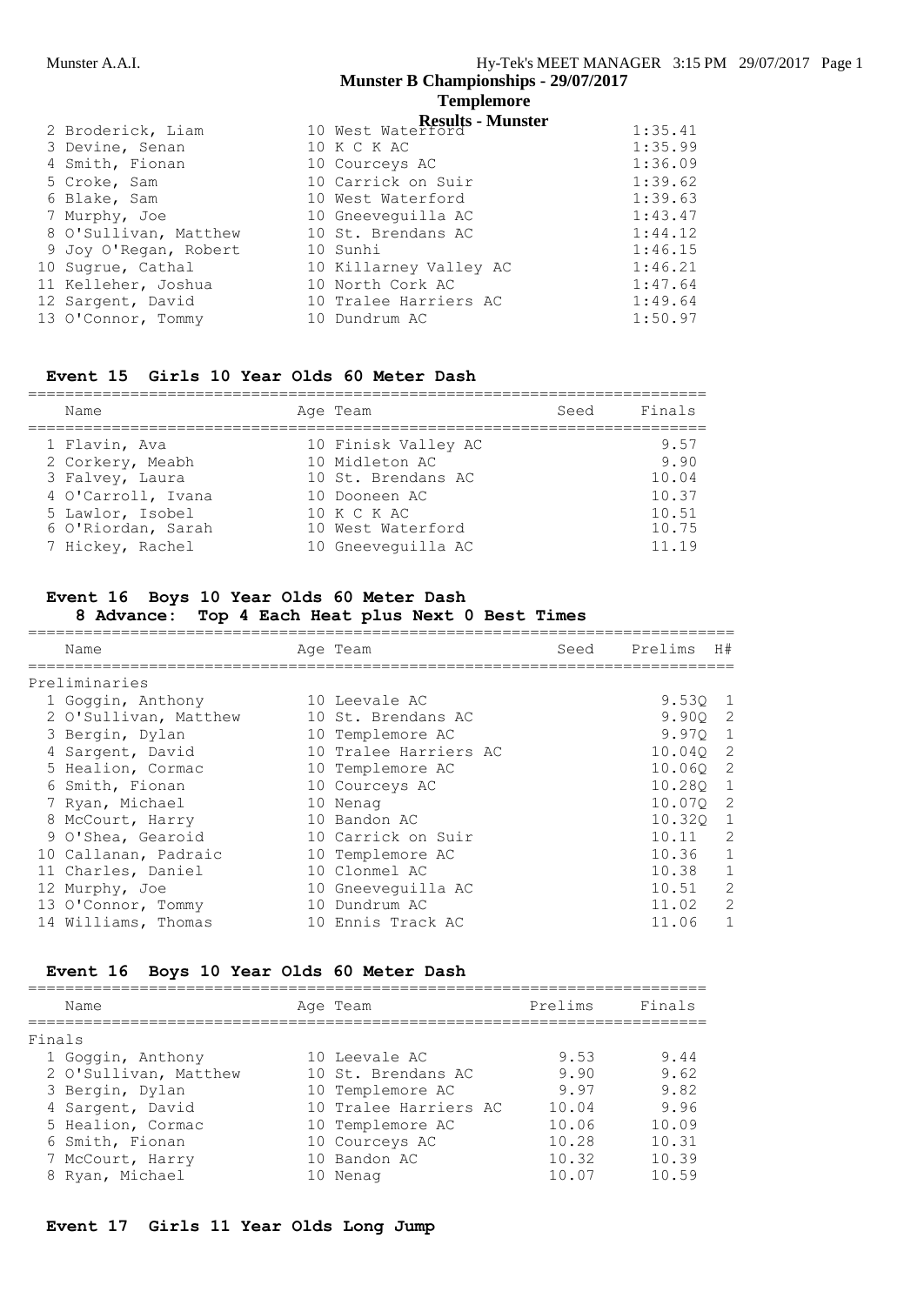## **Templemore**

| Name                     | Age Team              | Seed | Prelims |
|--------------------------|-----------------------|------|---------|
|                          |                       |      |         |
| Preliminaries            |                       |      |         |
| 1 Healion, Maeve         | 11 Templemore AC      |      | 3.44m   |
| 2 O'Meara, Rachel        | 11 Carrick on Suir    |      | 3.28m   |
| 3 O'Donovan, Molly       | 11 Bandon AC          |      | 3.26m   |
| 4 Walsh, Emma            | 11 Carrick on Suir    |      | 3.23m   |
| 5 Murphy, Saorlaith      | 11 West Muskerry AC   |      | 3.20m   |
| 6 Delany, Ciara          | 11 Skibbereen AC      |      | 3.15m   |
| 7 Neylon, Emma           | 11 Lios Tuathail AC   |      | 3.12m   |
| 8 Buckley, Eimear        | 11 Lios Tuathail AC   |      | 3.10m   |
| 9 Shanahan Rice, Clodagh | 11 Carrick on Suir    |      | 3.06m   |
| 10 Buckley, Aoibheann    | 11 Lios Tuathail AC   |      | 3.04m   |
| 10 Flannery, Caoimhe     | 11 Skibbereen AC      |      | 3.04m   |
| 12 Walsh, Rebecca        | 11 K C K AC           |      | 3.01m   |
| 13 Murphy, Caoimhe       | 11 Tralee Harriers AC |      | 2.99m   |
| 14 O'Sullivan, Kate      | 11 Midleton AC        |      | 2.87m   |
| 15 Power, Roisin         | 11 K C K AC           |      | 2.82m   |
| 16 Cunnane, Alannah      | 11 Tralee Harriers AC |      | 2.77m   |
| 17 DeFaoite, Lusai       | 11 Kenmare AC         |      | 2.75m   |
| 18 McElligott, Orla      | 11 Lios Tuathail AC   |      | 2.68m   |
| 19 O'Regan, Abigail      | 11 Carrick on Suir    |      | 2.67m   |
| 20 Dorney, Cathy         | 11 Belgooly AC        |      | 2.65m   |
| 21 Fogarty, Ella         | 11 Templemore AC      |      | 2.52m   |
| 22 Sargent, Rachel       | 11 Tralee Harriers AC |      | 2.12m   |
| 23 Carroll, Adrienne     | 11 Belgooly AC        |      | 2.06m   |

#### **Event 18 Boys 11 Year Olds Long Jump**

| Name                 | Age Team            | Seed | Finals |
|----------------------|---------------------|------|--------|
| Finals               |                     |      |        |
|                      |                     |      |        |
| 1 Whelan, Killian    | 11 Clonmel AC       |      | 3.77m  |
| 2 Devine, Darragh    | 11 K C K AC         |      | 3.40m  |
| 3 Bane, Keelan       | 11 St. Cronans AC   |      | 3.37m  |
| 4 Fitzgerald, Max    | 11 Clonmel AC       |      | 3.34m  |
| 5 Horgan, Aaron      | 11 St. Brendans AC  |      | 3.29m  |
| 6 O'Donovan, Adam    | 11 Skibbereen AC    |      | 3.23m  |
| 7 Lynch, Adam        | 11 Lios Tuathail AC |      | 3.17m  |
| 8 O'Donnell, Georgie | 11 Lios Tuathail AC |      | 3.08m  |
| 9 Dunne, Philip      | 11 Carrick on Suir  |      | 2.94m  |
| 10 Hawkins, Peter    | 11 Belgooly AC      |      | 2.70m  |
| 11 Hawkins, Brian    | 11 Belgooly AC      |      | 2.52m  |
|                      |                     |      |        |

#### **Event 23 Girls 11 Year Olds Javelin Throw Turbo**

| Name                      | Age Team              | Seed | Finals |
|---------------------------|-----------------------|------|--------|
| 1 Reid, Stephanie         | 11 An Riocht AC       |      | 20.07m |
| 2 Coakley, Diana Rose     | 11 Skibbereen AC      |      | 18.99m |
| 3 O'Connor, Lucy          | 11 Tralee Harriers AC |      | 16.73m |
| 4 Holmes, Mary Ellen      | 11 Dundrum AC         |      | 15.62m |
| 5 Buckley, Niamh          | 11 Dundrum AC         |      | 13.34m |
| 6 Cremin, Aoibheann       | 11 Grange Fermoy AC   |      | 10.29m |
| 7 Croke, Kathlyn          | 11 Carrick on Suir    |      | 10.20m |
| 8 O'Grady, Shannon Eileen | 11 Dundrum AC         |      | 9.86m  |

#### **Event 24 Boys 11 Year Olds Javelin Throw Turbo** =========================================================================

| - -<br>Name | Aqe                |                                      |           |
|-------------|--------------------|--------------------------------------|-----------|
| ____<br>___ | __________________ | ------------------------------------ | _________ |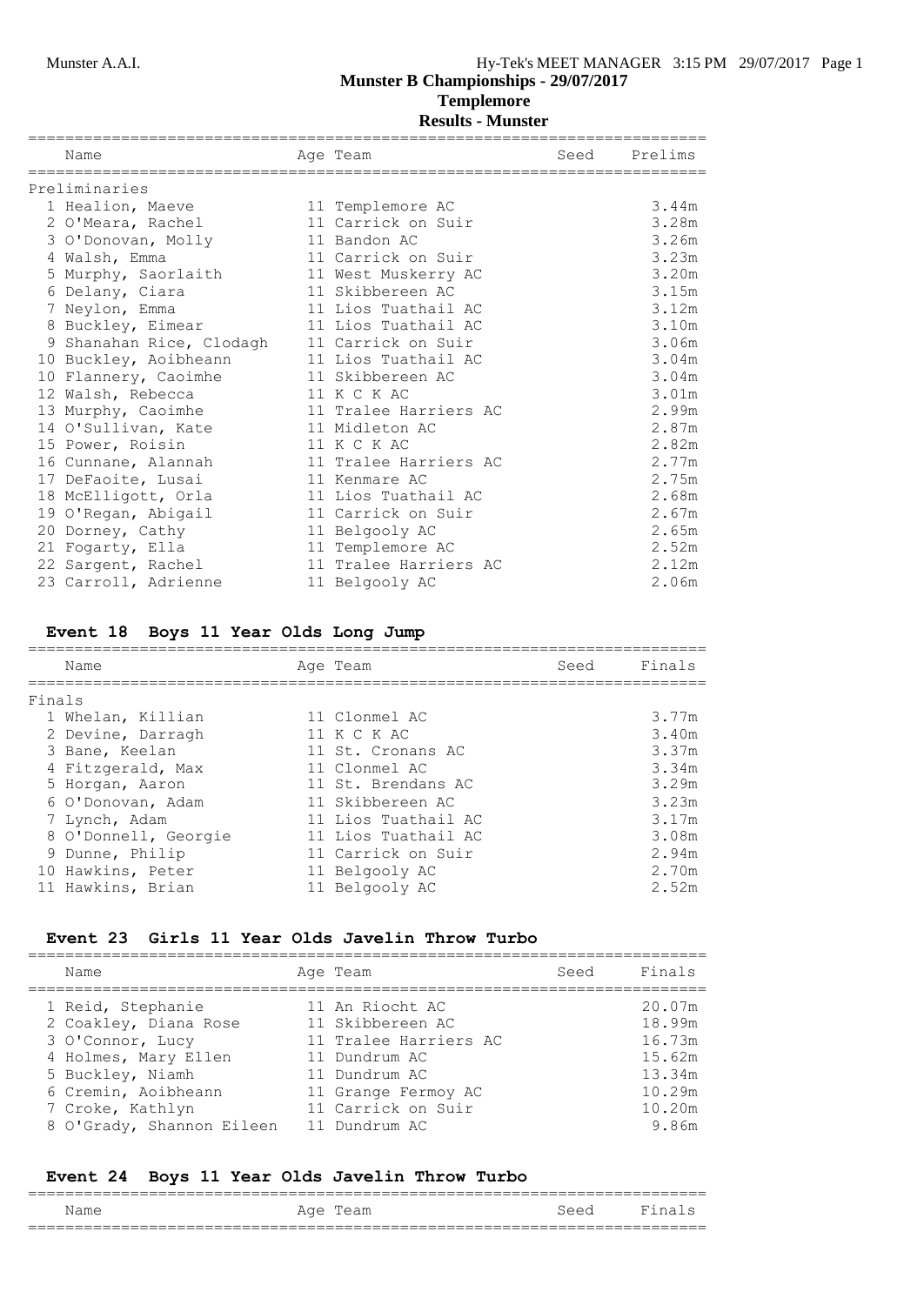#### **Templemore Results - Munster**

|                   | Results - Mullster    |        |
|-------------------|-----------------------|--------|
| 1 Crean, Conor    | 11 Tralee Harriers AC | 17.21m |
| 2 Carmody, John   | 11 Lios Tuathail AC   | 17.17m |
| 3 Maher, Benjamin | 11 Carrick on Suir    | 14.97m |
| 4 O'Donovan, Adam | 11 Skibbereen AC      | 14.94m |
| 5 Byrne, Adam     | 11 Midleton AC        | 14.15m |

### **Event 25 Girls 11 Year Olds 600 Meter Run**

| Name                 | Age Team           | Seed | Finals  |
|----------------------|--------------------|------|---------|
| 1 Coughlan, Sophie   | 11 Mcark           |      | 1:59.00 |
| 2 Delany, Ciara      | 11 Skibbereen AC   |      | 2:00.17 |
| 3 Flannery, Caoimhe  | 11 Skibbereen AC   |      | 2:02.32 |
| 4 Fogarty, Ella      | 11 Templemore AC   |      | 2:04.69 |
| 5 Walsh, Rebecca     | 11 K C K AC        |      | 2:06.85 |
| 6 Doran, Saoirse     | 11 Moyne           |      | 2:07.20 |
| 7 O'Regan, Abigail   | 11 Carrick on Suir |      | 2:11.83 |
| 8 Walsh, Sinead      | 11 North Cork AC   |      | 2:12.49 |
| 9 Power, Roisin      | 11 K C K AC        |      | 2:16.68 |
| 10 O'Connor, Claragh | 11 Gneeveguilla AC |      | 2:18.07 |
| 11 O'Leary, Ashling  | 11 Gneevequilla AC |      | 2:37.93 |
| 12 Cremin, Elma      | 11 Gneeveguilla AC |      | 2:45.13 |

## **Event 26 Boys 11 Year Olds 600 Meter Run**

| Name                 | Age Team            | Seed | Finals  |
|----------------------|---------------------|------|---------|
| 1 O'Sullivan, Zak    | 11 Tramore AC       |      | 1:59.22 |
| 2 Horgan, Aaron      | 11 St. Brendans AC  |      | 2:01.27 |
| 3 O'Donnell, Daire   | 11 Mcark            |      | 2:01.43 |
| 4 O'Donnell, Georgie | 11 Lios Tuathail AC |      | 2:04.39 |
| 5 Maher, Benjamin    | 11 Carrick on Suir  |      | 2:09.22 |
| 6 O'Sullivan, Donagh | 11 Iveragh AC       |      | 2:11.25 |

#### **Event 27 Girls 11 Year Olds 60 Meter Dash 16 Advance: Top 4 Each Heat**

| Name                                         | Age Team              | Seed | Prelims | H#                      |
|----------------------------------------------|-----------------------|------|---------|-------------------------|
| Preliminaries                                |                       |      |         |                         |
| 1 Healion, Maeve                             | 11 Templemore AC      |      | 9.330 4 |                         |
| 2 O'Connor, Lucy                             | 11 Tralee Harriers AC |      | 9.380   | -2                      |
| 3 Neylon, Emma                               | 11 Lios Tuathail AC   |      | 9.68Q   | $\mathbf{1}$            |
| 4 McElligott, Orla                           | 11 Lios Tuathail AC   |      | 9.71Q   | 3                       |
| 5 O'Donovan, Molly                           | 11 Bandon AC          |      | 9.440   | 2                       |
| 6 Buckley, Eimear                            | 11 Lios Tuathail AC   |      | 9.570   | 4                       |
| 7 O'Meara, Rachel                            | 11 Carrick on Suir    |      | 9.750   | $\mathbf{1}$            |
| 8 Barrett, Hayley                            | 11 Marian AC          |      | 9.85Q   | $\overline{\mathbf{3}}$ |
| 9 Murphy, Saorlaith                          | 11 West Muskerry AC   |      | 9.590   | $\overline{c}$          |
| 10 Murphy, Caoimhe                           | 11 Tralee Harriers AC |      | 9.85Q   | 1                       |
| 11 Swinburne, Ruby                           | 11 Belgooly AC        |      | 9.930   | $\overline{4}$          |
| 12 Holmes, Mary Ellen                        | 11 Dundrum AC         |      | 10.310  | 3                       |
| 13 O'Grady, Shannon Eileen                   | 11 Dundrum AC         |      | 9.690   | 2                       |
| 14 Morgan, Holly                             | 11 Marian AC          |      | 9.97Q   | $\mathbf{1}$            |
| 15 Coughlan, Sophie                          | 11 Mcark              |      | 10.100  | 4                       |
| 16 Walsh, Emma                               | 11 Carrick on Suir    |      | 10.410  | 3                       |
| 17 Buckley, Aoibheann                        | 11 Lios Tuathail AC   |      | 9.88    | $\overline{2}$          |
| 18 Barrett, Orla                             | 11 Iveragh AC         |      | 10.15   | $\mathbf 1$             |
| 19 Cremin, Aoibheann                         | 11 Grange Fermoy AC   |      | 10.23   | $\mathbf{1}$            |
| 20 Coakley, Diana Rose                       | 11 Skibbereen AC      |      | 10.30   | 4                       |
| 21 Shanahan Rice, Clodagh 11 Carrick on Suir |                       |      | 10.38   | $\overline{2}$          |
| 22 O'Sullivan, Kate                          | 11 Midleton AC        |      | 10.50   | $\overline{2}$          |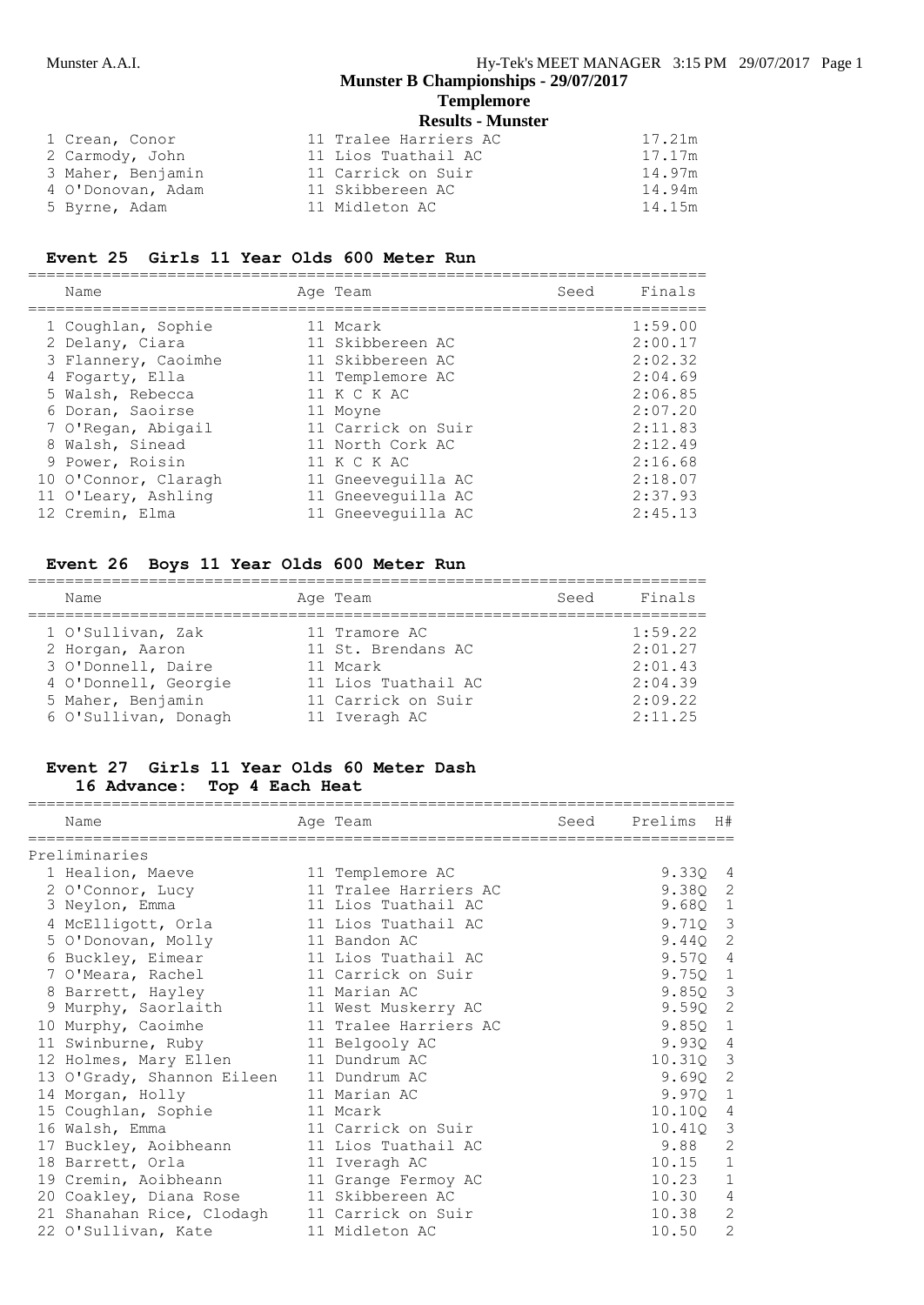#### **Templemore Results - Munster**

|                                                                                                                                                                            | 10.61                                                                                                                                                            | $\overline{\phantom{a}}$ |
|----------------------------------------------------------------------------------------------------------------------------------------------------------------------------|------------------------------------------------------------------------------------------------------------------------------------------------------------------|--------------------------|
|                                                                                                                                                                            | 10.62                                                                                                                                                            | $\overline{\mathbf{3}}$  |
|                                                                                                                                                                            | 10.71                                                                                                                                                            | $\overline{4}$           |
|                                                                                                                                                                            | 10.75                                                                                                                                                            | $\overline{1}$           |
|                                                                                                                                                                            | 10.85                                                                                                                                                            | $\overline{1}$           |
|                                                                                                                                                                            | 11.25                                                                                                                                                            | $\overline{4}$           |
|                                                                                                                                                                            | 11.61                                                                                                                                                            | $\overline{2}$           |
|                                                                                                                                                                            | 12.01                                                                                                                                                            | $\overline{\mathbf{3}}$  |
| 23 Dorney, Cathy<br>24 Sargent, Rachel<br>25 DeFaoite, Lusai<br>26 O'Leary, Ashling<br>27 Buckley, Niamh<br>28 Cunnane, Alannah<br>29 Carroll, Adrienne<br>30 Cremin, Elma | 11 Belgooly AC<br>11 Tralee Harriers AC<br>11 Kenmare AC<br>11 Gneeveguilla AC<br>11 Dundrum AC<br>11 Tralee Harriers AC<br>11 Belgooly AC<br>11 Gneeveguilla AC |                          |

#### **Event 27 Girls 11 Year Olds 60 Meter Dash 8 Advance: Top 4 Each Heat**

| Name                      | Age Team              | Prelims | Semis | H#            |
|---------------------------|-----------------------|---------|-------|---------------|
| Semi-Finals               |                       |         |       |               |
| 1 Healion, Maeve          | 11 Templemore AC      | 9.33    | 9.340 | 1             |
| 2 O'Connor, Lucy          | 11 Tralee Harriers AC | 9.38    | 9.470 | 2             |
| 3 O'Grady, Shannon Eileen | 11 Dundrum AC         | 9.69    | 9.520 | 1             |
| 4 Buckley, Eimear         | 11 Lios Tuathail AC   | 9.57    | 9.550 | 2             |
| 5 O'Donovan, Molly        | 11 Bandon AC          | 9.44    | 9.540 | 1             |
| 6 Murphy, Caoimhe         | 11 Tralee Harriers AC | 9.85    | 9.560 | -2            |
| 7 Murphy, Saorlaith       | 11 West Muskerry AC   | 9.59    | 9.700 | $\mathbf{1}$  |
| 8 Neylon, Emma            | 11 Lios Tuathail AC   | 9.68    | 9.780 | 2             |
| 9 O'Meara, Rachel         | 11 Carrick on Suir    | 9.75    | 9.79  | 2             |
| 10 McElligott, Orla       | 11 Lios Tuathail AC   | 9.71    | 9.94  | $\mathbf{1}$  |
| 11 Swinburne, Ruby        | 11 Belgooly AC        | 9.93    | 10.03 | $\mathcal{L}$ |
| 12 Morgan, Holly          | 11 Marian AC          | 9.97    | 10.07 | 2             |
| 13 Barrett, Hayley        | 11 Marian AC          | 9.85    | 10.10 | 1             |
| 14 Coughlan, Sophie       | 11 Mcark              | 10.10   | 10.28 | $\mathcal{D}$ |
| 15 Holmes, Mary Ellen     | 11 Dundrum AC         | 10.31   | 10.57 |               |
| 16 Walsh, Emma            | 11 Carrick on Suir    | 10.41   | 10.66 |               |

## **Event 27 Girls 11 Year Olds 60 Meter Dash**

| Name                      |  | Semis                                                                                                                                                                                | Finals |
|---------------------------|--|--------------------------------------------------------------------------------------------------------------------------------------------------------------------------------------|--------|
| Finals                    |  |                                                                                                                                                                                      |        |
| 1 Healion, Maeve          |  | 9.34                                                                                                                                                                                 | 9.32   |
| 2 O'Connor, Lucy          |  | 9.47                                                                                                                                                                                 | 9.38   |
| 3 O'Donovan, Molly        |  | 9.54                                                                                                                                                                                 | 9.55   |
| 4 Buckley, Eimear         |  | 9.55                                                                                                                                                                                 | 9.56   |
| 5 O'Grady, Shannon Eileen |  | 9.52                                                                                                                                                                                 | 9.63   |
| 6 Murphy, Saorlaith       |  | 9.70                                                                                                                                                                                 | 9.69   |
| 7 Murphy, Caoimhe         |  | 9.56                                                                                                                                                                                 | 9.75   |
| 8 Neylon, Emma            |  | 9.78                                                                                                                                                                                 | 9.95   |
|                           |  | Age Team<br>11 Templemore AC<br>11 Tralee Harriers AC<br>11 Bandon AC<br>11 Lios Tuathail AC<br>11 Dundrum AC<br>11 West Muskerry AC<br>11 Tralee Harriers AC<br>11 Lios Tuathail AC |        |

#### **Event 28 Boys 11 Year Olds 60 Meter Dash 8 Advance: Top 4 Each Heat**

| Prelims<br>H#           |
|-------------------------|
|                         |
| 9.410 1                 |
| 10.000 2                |
| 9.630<br>$\overline{1}$ |
| 10.500 2                |
| 9.6701                  |
| 10.600 2                |
| 9.720<br>$\overline{1}$ |
| 10.700 2                |
| 9.74<br>$\overline{1}$  |
| $\overline{1}$<br>10.33 |
|                         |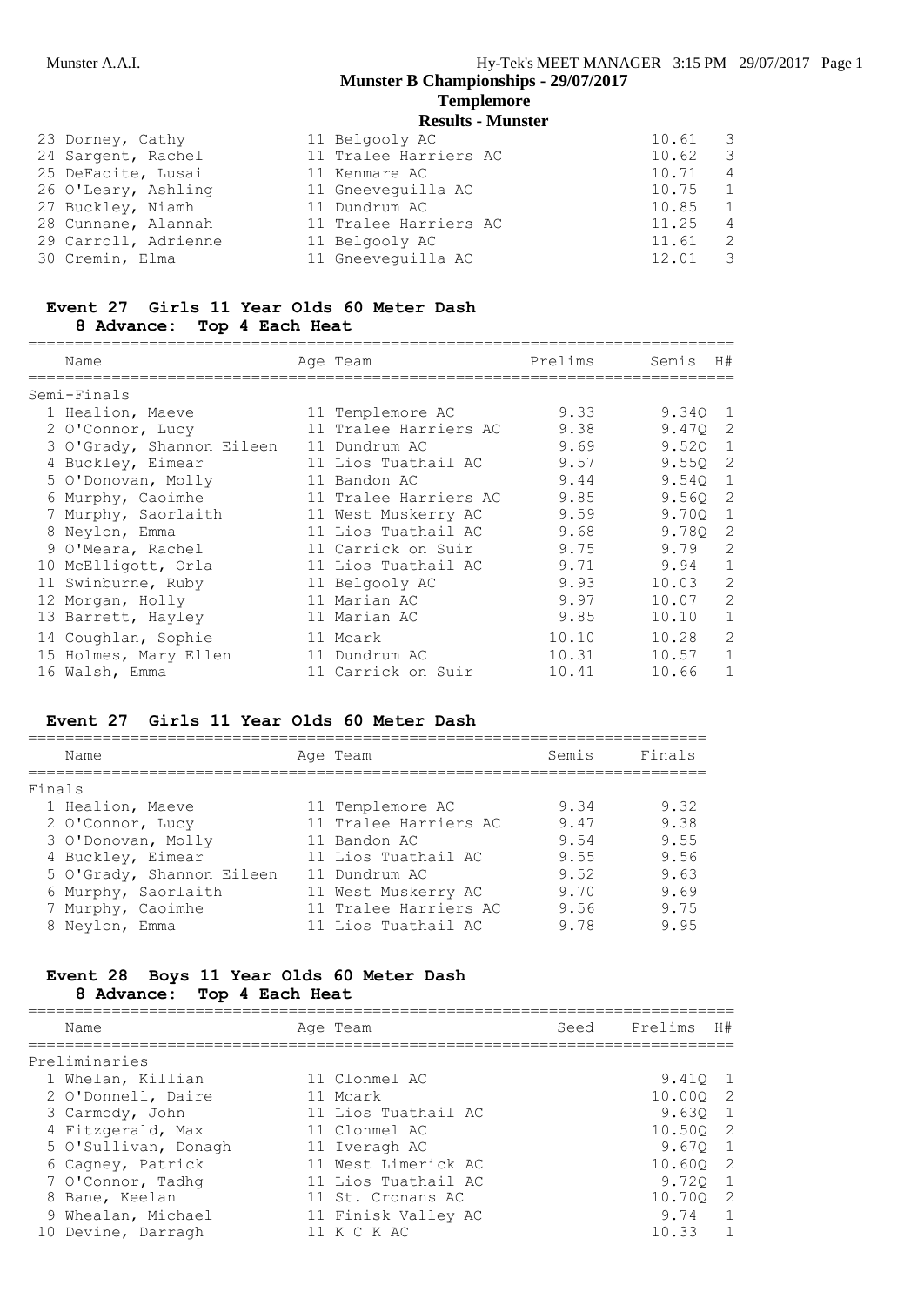#### Munster A.A.I. **Munster A.A.I. Hy-Tek's MEET MANAGER** 3:15 PM 29/07/2017 Page 1 **Munster B Championships - 29/07/2017 Templemore**

### **Results - Munster**

| 11 Byrne, Adam |                   | 11 Midleton AC      | 10.43 |                            |     |
|----------------|-------------------|---------------------|-------|----------------------------|-----|
| 12 Lynch, Adam |                   | 11 Lios Tuathail AC | 10.80 | $\overline{\phantom{0}}^2$ |     |
|                | 13 Dunne, Philip  | 11 Carrick on Suir  | 10.90 |                            | - 2 |
|                | 14 Hawkins, Brian | 11 Belgooly AC      | 11.00 | $\overline{\phantom{0}}^2$ |     |

#### **Event 28 Boys 11 Year Olds 60 Meter Dash**

| Name                 | Age Team            | Prelims | Finals |
|----------------------|---------------------|---------|--------|
| Finals               |                     |         |        |
| 1 O'Donnell, Daire   | 11 Mcark            | 10.00   | 9.33   |
| 2 Whelan, Killian    | 11 Clonmel AC       | 9.41    | 9.48   |
| 3 O'Sullivan, Donagh | 11 Iveragh AC       | 9.67    | 9.68   |
| 4 Carmody, John      | 11 Lios Tuathail AC | 9.63    | 9.72   |
| 5 Fitzgerald, Max    | 11 Clonmel AC       | 10.50   | 9.73   |
| 6 Cagney, Patrick    | 11 West Limerick AC | 10.60   | 9.74   |
| 7 O'Connor, Tadhq    | 11 Lios Tuathail AC | 9.72    | 9.94   |
| Bane, Keelan         | 11 St. Cronans AC   | 10.70   | 10.07  |
|                      |                     |         |        |

## **Event 29 Girls 12 Year Olds 80 Meter Dash**

#### **9 Advance: Top 4 Each Heat**

| Name              | Age Team            | Seed | Prelims H# |     |
|-------------------|---------------------|------|------------|-----|
| Preliminaries     |                     |      |            |     |
| 1 Conway, Zoe     | 12 Belgooly AC      |      | $11.93Q$ 1 |     |
| 2 Iduozee, Jersey | 12 Ballincollig AC  |      | 12.050 2   |     |
| 3 Dorney, Abbie   | 12 Belgooly AC      |      | 12.090     | - 2 |
| 4 Nyhan, Grace    | 12 Bandon AC        |      | 12.280 1   |     |
| 5 Hayes, Niamh    | 12 Templemore AC    |      | 12.370 1   |     |
| 6 McCarthy, Eabha | 12 FMV              |      | 12.470 2   |     |
| 7 Casey, Mia      | 12 Ferrybank AC     |      | 12.520     |     |
| 8 Buckley, Sarah  | 12 Finisk Valley AC |      | 12.760     | - 2 |

#### **Event 29 Girls 12 Year Olds 80 Meter Dash**

| Name   |                   |  | Age Team            | Prelims | Finals |  |  |  |  |  |
|--------|-------------------|--|---------------------|---------|--------|--|--|--|--|--|
| Finals |                   |  |                     |         |        |  |  |  |  |  |
|        | 1 Conway, Zoe     |  | 12 Belgooly AC      | 11.93   | 11.85  |  |  |  |  |  |
|        | 2 Iduozee, Jersey |  | 12 Ballincollig AC  | 12.05   | 11.93  |  |  |  |  |  |
|        | 3 Nyhan, Grace    |  | 12 Bandon AC        | 12.28   | 12.05  |  |  |  |  |  |
|        | 4 Dorney, Abbie   |  | 12 Belgooly AC      | 12.09   | 12.06  |  |  |  |  |  |
|        | 5 McCarthy, Eabha |  | 12 FMV              | 12.47   | 12.30  |  |  |  |  |  |
|        | 6 Hayes, Niamh    |  | 12 Templemore AC    | 12.37   | 12.59  |  |  |  |  |  |
|        | 7 Casey, Mia      |  | 12 Ferrybank AC     | 12.52   | 12.65  |  |  |  |  |  |
|        | 8 Creedon, Molly  |  | 12 Stmar            |         | 12.76  |  |  |  |  |  |
|        | 9 Buckley, Sarah  |  | 12 Finisk Valley AC | 12.76   | 13.04  |  |  |  |  |  |

#### **Event 30 Boys 12 Year Olds 80 Meter Dash 8 Advance: Top 4 Each Heat**

| Name                 | Age Team               | Seed | Prelims H# |  |
|----------------------|------------------------|------|------------|--|
| Preliminaries        |                        |      |            |  |
| 1 Gui, Aaron         | 12 Belgooly AC         |      | 11.490 1   |  |
| 2 Barrett, Finn      | 12 Iveragh AC          |      | 11.910 2   |  |
| 3 Holmes, Ian        | 12 West Waterford      |      | 11.890 1   |  |
| 4 Skeffington, Aidan | 12 Dundrum AC          |      | 12.240 2   |  |
| 5 Russell, Cian      | 12 Killarney Valley AC |      | 12.430 1   |  |
| 6 O'Gorman, Connor   | 12 Clonmel AC          |      | 12.530 2   |  |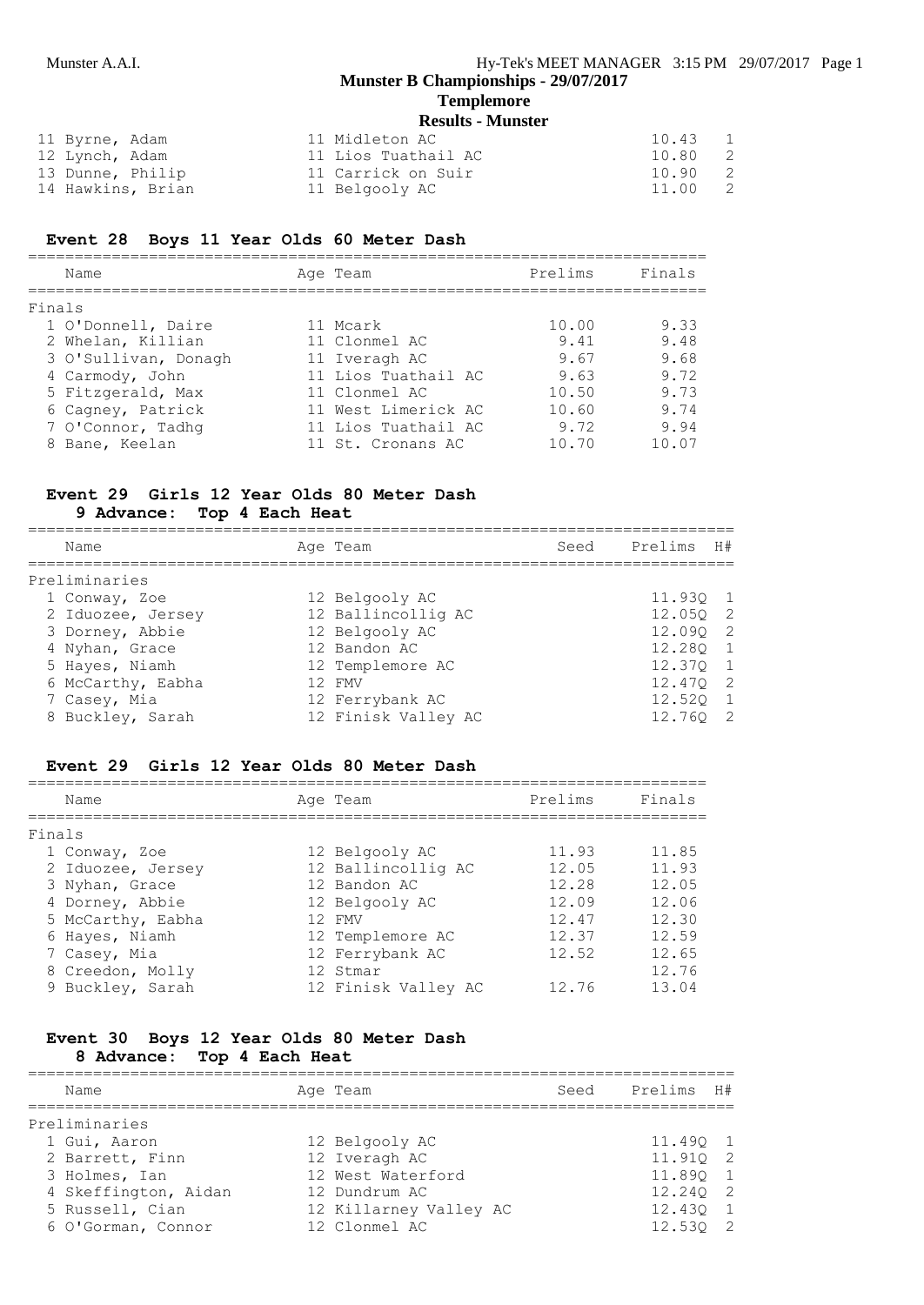## **Templemore**

| <b>Results - Munster</b> |  |
|--------------------------|--|
|--------------------------|--|

| 7 O'Gorman, Cathal   | 12 Clonmel AC       | 12.450 1 |                |
|----------------------|---------------------|----------|----------------|
| 8 Murphy, Adam       | 12 West Limerick AC | 12.630 2 |                |
| 9 Tutty, Cal         | 12 West Waterford   | 12.55    | $\overline{1}$ |
| 10 Lattimore, Eoghan | 12 West Waterford   | 12.68    | - 2            |
| 11 Bourke, Oisin     | 12 North Cork AC    | 12.83    | - 2            |
| 12 O'Donnell, Tadgh  | 12 Dundrum AC       | 12.85    | $\overline{1}$ |

#### **Event 30 Boys 12 Year Olds 80 Meter Dash**

| Name   |                                                                                                                                                           |  | Prelims                                                                                                                                    | Finals                 |  |  |  |  |  |
|--------|-----------------------------------------------------------------------------------------------------------------------------------------------------------|--|--------------------------------------------------------------------------------------------------------------------------------------------|------------------------|--|--|--|--|--|
| Finals |                                                                                                                                                           |  |                                                                                                                                            |                        |  |  |  |  |  |
|        |                                                                                                                                                           |  | 11.91                                                                                                                                      | 11.75                  |  |  |  |  |  |
|        |                                                                                                                                                           |  | 11.49                                                                                                                                      | 11.84                  |  |  |  |  |  |
|        |                                                                                                                                                           |  | 11.89                                                                                                                                      | 11.96                  |  |  |  |  |  |
|        |                                                                                                                                                           |  | 12.24                                                                                                                                      | 12.32                  |  |  |  |  |  |
|        |                                                                                                                                                           |  | 12.43                                                                                                                                      | 12.60                  |  |  |  |  |  |
|        |                                                                                                                                                           |  | 12.53                                                                                                                                      | 12.70                  |  |  |  |  |  |
|        |                                                                                                                                                           |  | 12.63                                                                                                                                      | 13.09                  |  |  |  |  |  |
|        |                                                                                                                                                           |  | 12.45                                                                                                                                      | 13.13                  |  |  |  |  |  |
|        | 1 Barrett, Finn<br>2 Gui, Aaron<br>3 Holmes, Ian<br>4 Skeffington, Aidan<br>5 Russell, Cian<br>6 O'Gorman, Connor<br>7 Murphy, Adam<br>8 O'Gorman, Cathal |  | Age Team<br>12 Iveragh AC<br>12 Belgooly AC<br>12 West Waterford<br>12 Dundrum AC<br>12 Clonmel AC<br>12 West Limerick AC<br>12 Clonmel AC | 12 Killarney Valley AC |  |  |  |  |  |

#### **Event 31 Girls 12 Year Olds 600 Meter Run**

| Name                   |  | Seed                                                                                                                                                                                                                                                                                               | Prelims |
|------------------------|--|----------------------------------------------------------------------------------------------------------------------------------------------------------------------------------------------------------------------------------------------------------------------------------------------------|---------|
| Preliminaries          |  |                                                                                                                                                                                                                                                                                                    |         |
| 1 Ryan, Kathryn        |  |                                                                                                                                                                                                                                                                                                    | 1:56.86 |
| 2 Nyhan, Grace         |  |                                                                                                                                                                                                                                                                                                    | 1:58.08 |
| 3 McKeogh, Aoibhinn    |  |                                                                                                                                                                                                                                                                                                    | 2:00.62 |
| 4 Ryan, Hannah         |  |                                                                                                                                                                                                                                                                                                    | 2:01.57 |
| 5 Shannon, Rachael     |  |                                                                                                                                                                                                                                                                                                    | 2:03.60 |
| 6 Kelly, Millie        |  |                                                                                                                                                                                                                                                                                                    | 2:04.82 |
| 7 Conway, Zoe          |  |                                                                                                                                                                                                                                                                                                    | 2:05.96 |
| 8 Creedon, Molly       |  |                                                                                                                                                                                                                                                                                                    | 2:07.32 |
| 9 Lonergan, Niamh      |  |                                                                                                                                                                                                                                                                                                    | 2:09.32 |
| 10 Keane, Nicole       |  |                                                                                                                                                                                                                                                                                                    | 2:10.84 |
| 11 O'Riordan, Danielle |  |                                                                                                                                                                                                                                                                                                    | 2:12.22 |
| 12 Hayes, Niamh        |  |                                                                                                                                                                                                                                                                                                    | 2:14.16 |
| 13 McGrath, Hannah     |  |                                                                                                                                                                                                                                                                                                    | 2:15.13 |
| 14 Joy O'Regan, Alice  |  |                                                                                                                                                                                                                                                                                                    | 2:25.93 |
| 15 Culloty, Heather    |  |                                                                                                                                                                                                                                                                                                    | 2:26.10 |
|                        |  | Age Team<br>12 Killarney Valley AC<br>12 Bandon AC<br>12 Bandon AC<br>12 Killarney Valley AC<br>12 Limerick AC<br>12 Dundrum AC<br>12 Belgooly AC<br>12 Stmar<br>12 Tipperary Town<br>12 Ennis Track AC<br>12 Gneeveguilla AC<br>12 Templemore AC<br>12 K C K AC<br>12 Sunhi<br>12 Gneevequilla AC |         |

## **Event 32 Boys 12 Year Olds 600 Meter Run**

|        | Name                | Age Team               | Seed | Finals  |
|--------|---------------------|------------------------|------|---------|
| Finals |                     |                        |      |         |
|        | 1 Sweetnam, Gavin   | 12 Skibbereen AC       |      | 1:48.01 |
|        | 2 O'Gorman, Connor  | 12 Clonmel AC          |      | 1:50.56 |
|        | 3 Tutty, Cal        | 12 West Waterford      |      | 1:51.04 |
|        | 4 McCarthy, Keith   | 12 Doheny AC           |      | 1:52.08 |
|        | 5 McCarthy, Oisin   | 12 Bandon AC           |      | 1:55.96 |
|        | 6 O'Gorman, Ted     | 12 Killarney Valley AC |      | 1:56.68 |
|        | 7 O'Riordan, Bobby  | 12 Cnabh               |      | 1:58.96 |
|        | 8 O'Gorman, Cathal  | 12 Clonmel AC          |      | 1:59.76 |
|        | 9 Bergin, Thomas    | 12 Templemore AC       |      | 2:00.24 |
|        | 10 Sugrue, Gearoid  | 12 Killarney Valley AC |      | 2:00.26 |
|        | 11 Holmes, Ian      | 12 West Waterford      |      | 2:00.79 |
|        | 12 Ryan, Cathal     | 12 Templemore AC       |      | 2:01.18 |
|        | 13 Barrett, Finn    | 12 Iveragh AC          |      | 2:03.50 |
|        | 14 O'Carroll, Ross  | 12 Dooneen AC          |      | 2:05.61 |
|        | 15 O'Donnell, Tadgh | 12 Dundrum AC          |      | 2:07.31 |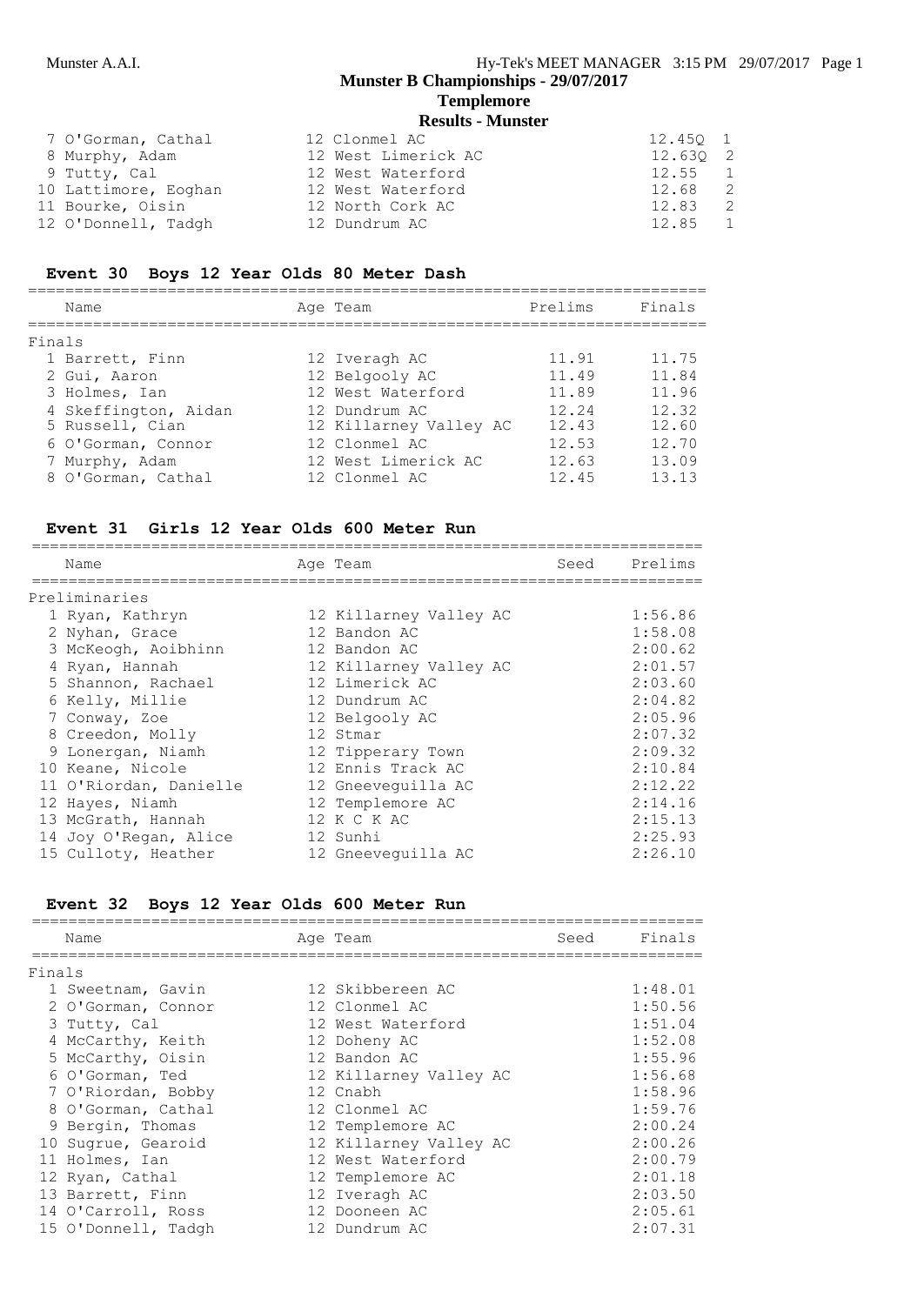#### **Templemore Results - Munster**

| 16 Walsh, Sean       | 12 North Cork AC  | 2:08.24 |
|----------------------|-------------------|---------|
| 17 Broderick, Thomas | 12 West Waterford | 2:29.74 |

#### **Event 33 Girls 12 Year Olds Long Jump**

| Name                     | Age Team              | Seed | Finals |
|--------------------------|-----------------------|------|--------|
| 1 Dorney, Abbie          | 12 Belgooly AC        |      | 4.00m  |
| 2 Barrett, Eireann       | 12 Youghal AC         |      | 3.79m  |
| 3 O'Mahoney, Rachel      | 12 Tralee Harriers AC |      | 3.79m  |
| 4 Casey, Mia             | 12 Ferrybank AC       |      | 3.77m  |
| 4 Fitzgerald, Lucy       | 12 Tipperary Town     |      | 3.75m  |
| 5 Ryan, Beth             | 12 Limerick AC        |      | 3.35m  |
| 6 McKeogh, Aoibhinn      | 12 Bandon AC          |      | 3.21m  |
| 7 McGrath, Hannah        | 12 K C K AC           |      | 3.15m  |
| 8 Callanan, Grainne      | 12 Templemore AC      |      | 3.10m  |
| 9 Harney, Rachel         | 12 Carrick on Suir    |      | 3.05m  |
| 10 McElligott, Aoibheann | 12 Lios Tuathail AC   |      | 3.03m  |
| 11 Simmons, Ella         | 12 Carrick on Suir    |      | 2.82m  |
| 12 Iduozee, Jersey       | 12 Ballincollig AC    |      | 2.74m  |
| 13 Kennealy, Cait        | 12 Grange Fermoy AC   |      | 2.41m  |
| 14 Leamy, Caroline       | 12 Grange Fermoy AC   |      | 2.32m  |

#### **Event 34 Boys 12 Year Olds Long Jump**

| Name                                   | Age Team                                 | Seed | Finals         |
|----------------------------------------|------------------------------------------|------|----------------|
| 1 Gui, Aaron<br>2 McCarthy, Keith      | 12 Belgooly AC<br>12 Doheny AC           |      | 3.93m<br>3.92m |
| 3 Russell, Cian                        | 12 Killarney Valley AC                   |      | 3.66m          |
| 4 O'Carroll, Ross<br>4 McCarthy, Oisin | 12 Dooneen AC<br>12 Bandon AC            |      | 3.60m<br>3.60m |
| 6 Lattimore, Eoghan<br>7 Murphy, Adam  | 12 West Waterford<br>12 West Limerick AC |      | 3.58m<br>3.47m |
| 8 O'Gorman, Ted                        | 12 Killarney Valley AC                   |      | 3.32m          |
| 9 Skeffington, Aidan                   | 12 Dundrum AC                            |      | 3.13m          |

#### **Event 35 Girls 12 Year Olds Shot Put**

| Name                                                           | Age Team                                                  | Seed | Finals                  |
|----------------------------------------------------------------|-----------------------------------------------------------|------|-------------------------|
| 1 O'Riordan, Danielle<br>2 Harney, Rachel<br>3 Devereux, Poppi | 12 Gneeveguilla AC<br>12 Carrick on Suir<br>12 Youghal AC |      | 8.50m<br>7.51m<br>7.11m |
| 4 Barry, Jade<br>5 O'Connor, Lisa                              | 12 Carrick on Suir<br>12 Templemore AC                    |      | 6.79m<br>5.62m          |
| 6 Harte, Aoibhinn<br>7 O'Riordan, Fiona                        | 12 Lios Tuathail AC<br>12 West Waterford                  |      | 4.91m<br>4.34m          |

#### **Event 36 Boys 12 Year Olds Shot Put**

| Name                                                        | Age Team |                                                              | Seed | Finals                  |
|-------------------------------------------------------------|----------|--------------------------------------------------------------|------|-------------------------|
| 1 Colbert, Timmy<br>2 Broderick, Thomas<br>3 Bergin, Thomas |          | 12 West Limerick AC<br>12 West Waterford<br>12 Templemore AC |      | 6.80m<br>6.34m<br>4.30m |

#### **Event 37 Girls 12 Year Olds High Jump**

#### ========================================================================= Age Team Seed Finals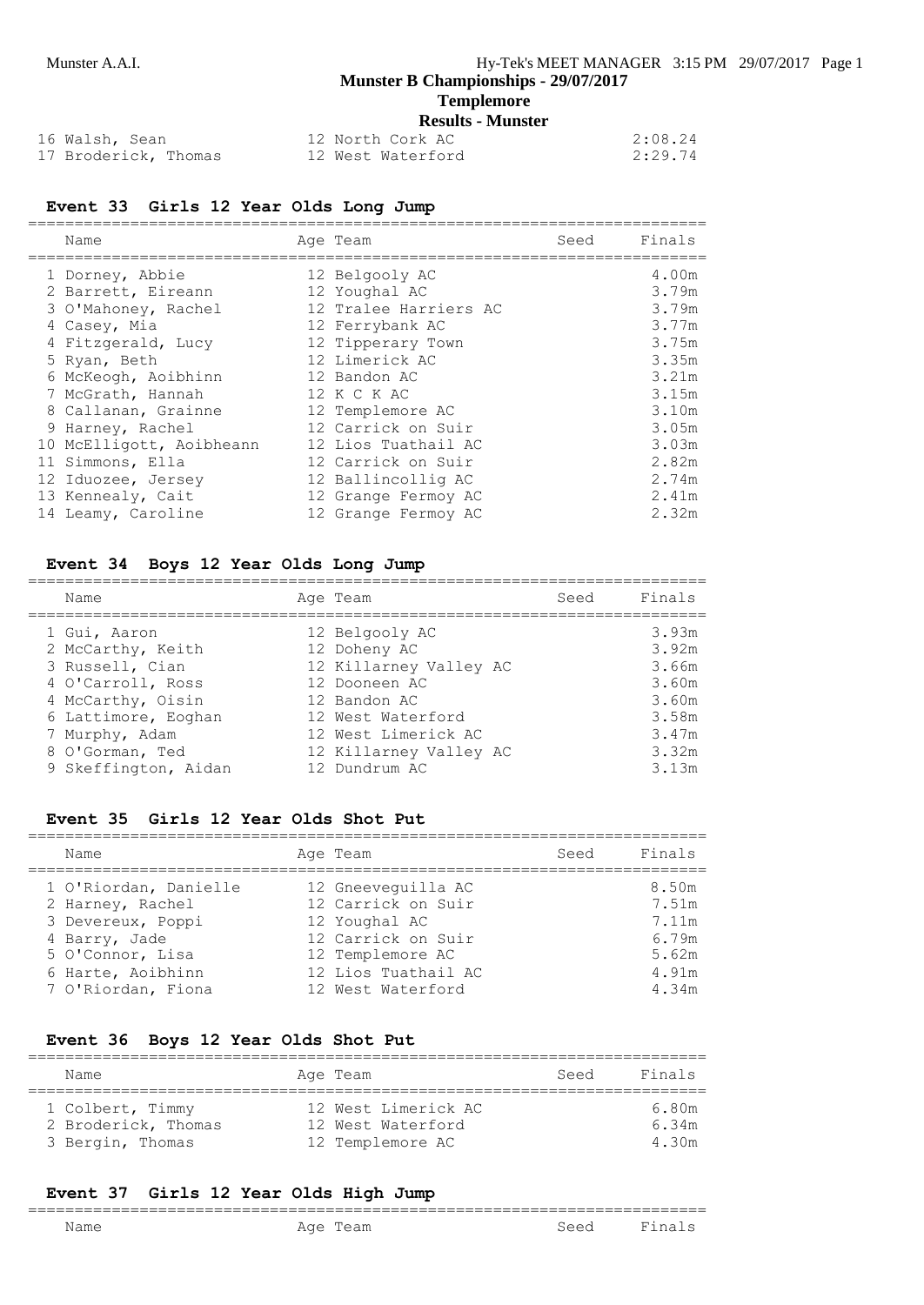## **Templemore**

## **Results - Munster**

| 1 Barrett, Eireann   | 12 Youghal AC         | 1.15m |
|----------------------|-----------------------|-------|
| 2 Devereux, Poppi    | 12 Youghal AC         | 1.15m |
| 3 Joy O'Regan, Alice | 12 Sunhi              | 1.10m |
| 4 O'Mahoney, Rachel  | 12 Tralee Harriers AC | 1.10m |
| -- O'Connor, Eabha   | 12 Lios Tuathail AC   | ΝH    |

#### **Event 38 Boys 12 Year Olds High Jump**

| Name                                                                          | Age Team                                                                      | Seed | Finals                           |
|-------------------------------------------------------------------------------|-------------------------------------------------------------------------------|------|----------------------------------|
| 1 Ryan, Cathal<br>2 Sugrue, Gearoid<br>2 Colbert, Timmy<br>4 O'Riordan, Bobby | 12 Templemore AC<br>12 Killarney Valley AC<br>12 West Limerick AC<br>12 Cnabh |      | 1.33m<br>1.28m<br>1 28m<br>1.20m |

## **Event 39 Girls 13 Year Olds 80 Meter Dash**

**8 Advance: Top 4 Each Heat**

| Name                    | Age Team            | Seed | Prelims  | H#           |
|-------------------------|---------------------|------|----------|--------------|
| Preliminaries           |                     |      |          |              |
| 1 Rahilly, Roisin       | 13 An Riocht AC     |      | 11,200   | - 1          |
| 2 Lehane, Emma          | 13 Liscarroll AC    |      | 11.290 2 |              |
| 3 Iduozee, Irene        | 13 Ballincollig AC  |      | 11.670   | 1            |
| 4 Byrne, Sarah          | 13 Tramore AC       |      | 11,810   | -2           |
| 5 Galvin, Eimear        | 13 Stmar            |      | 11,800   | 1            |
| 6 Geoghegan, Caoimhe    | 13 Midleton AC      |      | 11.930 2 |              |
| 7 Neylon, Rachel        | 13 Lios Tuathail AC |      | 11.820 1 |              |
| 8 Ryan, Aoife           | 13 Limerick AC      |      | 12.090 2 |              |
| 9 Cagney, Maria         | 13 West Limerick AC |      | 12.31    | 2            |
| 10 Leahy, Aishling      | 13 Lios Tuathail AC |      | 12.38    | 2            |
| 11 Chizhikova, Angelina | 13 West Waterford   |      | 12.43    | 1            |
| 12 Peters, Tara         | 13 Carrick on Suir  |      | 12.72    | 2            |
| 13 Mulcahy, Kloe        | 13 BIAC             |      | 12.76    | $\mathbf{1}$ |
| 14 Walsh, Rachael       | 13 Grange Fermoy AC |      | 13.73    |              |

#### **Event 39 Girls 13 Year Olds 80 Meter Dash**

|        | Name                 | Age Team            | Prelims | Finals |
|--------|----------------------|---------------------|---------|--------|
| Finals |                      |                     |         |        |
|        | 1 Lehane, Emma       | 13 Liscarroll AC    | 11.29   | 11.02  |
|        | 2 Rahilly, Roisin    | 13 An Riocht AC     | 11.20   | 11.12  |
|        | 3 Galvin, Eimear     | 13 Stmar            | 11.80   | 11.58  |
|        | 4 Iduozee, Irene     | 13 Ballincollig AC  | 11.67   | 11.75  |
|        | 5 Neylon, Rachel     | 13 Lios Tuathail AC | 11.82   | 11.83  |
|        | 6 Byrne, Sarah       | 13 Tramore AC       | 11.81   | 11.87  |
|        | 7 Geoghegan, Caoimhe | 13 Midleton AC      | 11.93   | 11.91  |
|        | 8 Ryan, Aoife        | 13 Limerick AC      | 12.09   | 12.09  |
|        |                      |                     |         |        |

#### **Event 40 Boys 13 Year Olds 80 Meter Dash**

| Name                      | Age Team            | Seed | Prelims |
|---------------------------|---------------------|------|---------|
| Preliminaries             |                     |      |         |
| 1 O'Leary, Brendan        | 13 Lios Tuathail AC |      | 11.38   |
| 2 Wenegieme, Praise       | 13 Belgooly AC      |      | 11.69   |
| 3 Scannell-Fleming, Dylan | 13 Gneeveguilla AC  |      | 13.25   |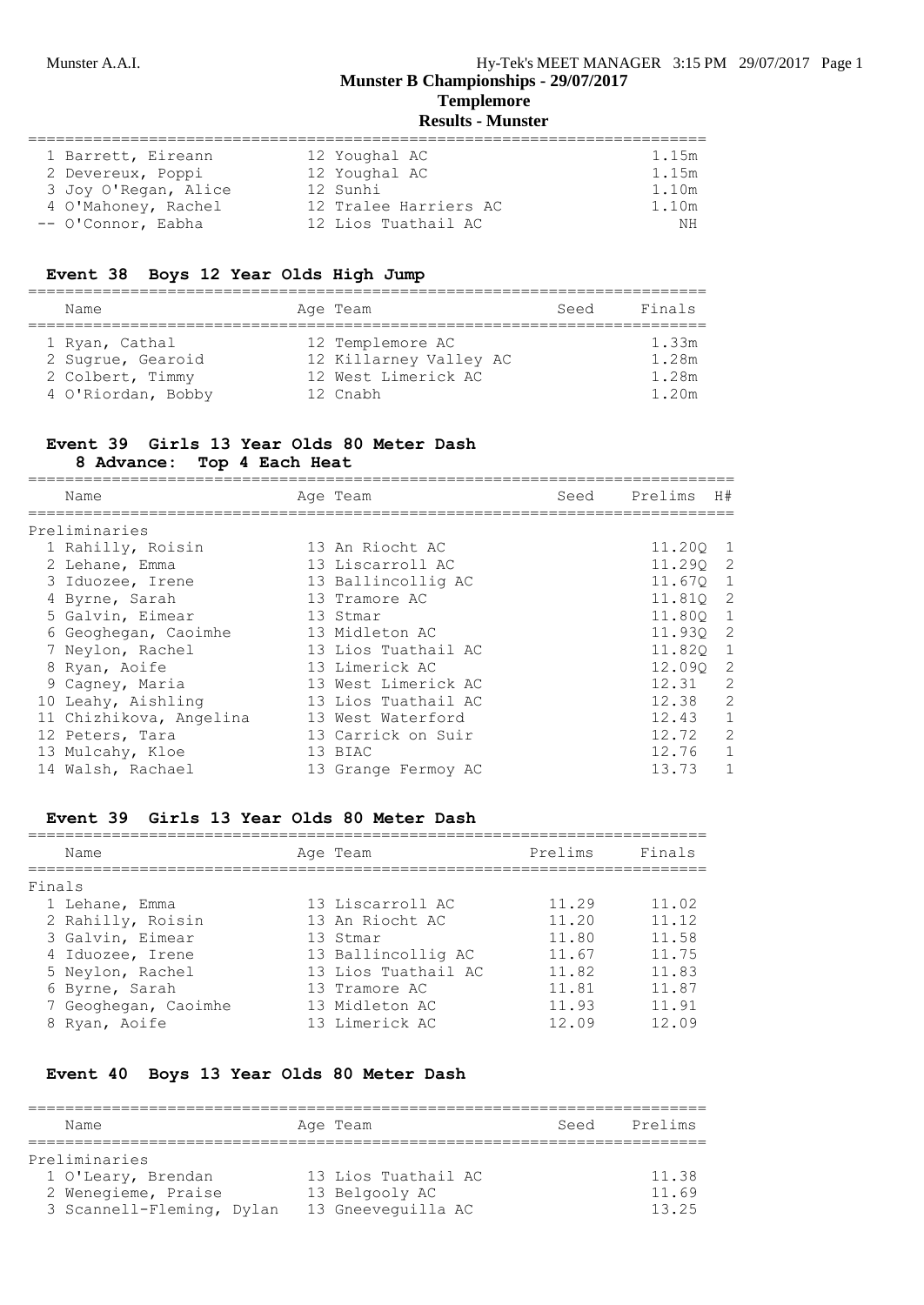### **Event 41 Girls 13 Year Olds 600 Meter Run**

|        | Name                   | Age Team            | Seed | Finals  |
|--------|------------------------|---------------------|------|---------|
| Finals |                        |                     |      |         |
|        | 1 O'Mahony, Kathryn    | 13 Cnabh            |      | 1:48.60 |
|        | 2 Cahill, Caoimhe      | 13 St. Cronans AC   |      | 1:50.63 |
|        | 3 Lehane, Emma         | 13 Liscarroll AC    |      | 1:51.79 |
|        | 4 Healy, Michelle      | 13 Marian AC        |      | 1:54.45 |
|        | 5 Cagney, Maria        | 13 West Limerick AC |      | 1:54.61 |
|        | 6 Cashman, Alex        | 13 Youghal AC       |      | 1:55.65 |
|        | 7 Maloney, Aisling     | 13 Ennis Track AC   |      | 1:57.29 |
|        | 8 Chizhikova, Angelina | 13 West Waterford   |      | 1:58.34 |
|        | 9 Kelleher, Rebecca    | 13 Cnabh            |      | 1:58.90 |
|        | 10 O'Mahony, Louise    | 13 BMOH             |      | 2:00.51 |
|        | 11 Ryan, Aoife         | 13 Limerick AC      |      | 2:02.22 |
|        | 12 Barrett, Aimee      | 13 Marian AC        |      | 2:02.68 |
|        | 13 Power, Ciara        | 13 K C K AC         |      | 2:11.35 |
|        | 14 O'Regan, Sarah      | 13 Carrick on Suir  |      | 2:16.37 |
|        | 15 Walsh, Rachael      | 13 Grange Fermoy AC |      | 2:20.31 |

#### **Event 42 Boys 13 Year Olds 600 Meter Run**

| Name                                                                                                                     | Age Team                                                                                                   | Seed | Finals                                                         |
|--------------------------------------------------------------------------------------------------------------------------|------------------------------------------------------------------------------------------------------------|------|----------------------------------------------------------------|
| 1 Cunnane, Darragh<br>2 Hawkins, Timmy<br>3 Costello, Cormac<br>4 McAleese, Conor<br>5 O'Brien, Conor<br>6 O'Luasa, Rian | 13 Tralee Harriers AC<br>13 Belgooly AC<br>1.3 FMV<br>13 Carrick on Suir<br>13 Carrick on Suir<br>13 Cnabh |      | 1:50.40<br>1:59.83<br>2:03.48<br>2:05.74<br>2:06.92<br>2:16.98 |

#### **Event 43 Girls 13 Year Olds Shot Put**

| Name                                                                                                | Age Team                                                                               | Seed | Finals                                    |
|-----------------------------------------------------------------------------------------------------|----------------------------------------------------------------------------------------|------|-------------------------------------------|
| 1 Cashman, Alex<br>2 Geoghegan, Caoimhe<br>3 Maloney, Aisling<br>4 Galvin, Eimear<br>5 Peters, Tara | 13 Youghal AC<br>13 Midleton AC<br>13 Ennis Track AC<br>13 Stmar<br>13 Carrick on Suir |      | 7.43m<br>7.40m<br>7 17m<br>7.04m<br>6.86m |

#### **Event 44 Boys 13 Year Olds Shot Put**

| Name                                         | Age Team                             | Seed | Finals         |
|----------------------------------------------|--------------------------------------|------|----------------|
| 1 Scannell-Fleming, Dylan<br>2 McLean, Dinny | 13 Gneeveguilla AC<br>13 Midleton AC |      | 8.96m<br>8.69m |
| 3 Wenegieme, Praise                          | 13 Belgooly AC                       |      | 8.17m          |
| 4 Hawkins, Timmy                             | 13 Belgooly AC                       |      | 7.77m          |
| 5 Killigrew, Sean                            | 13 West Waterford                    |      | 7.38m          |
| 6 Murray, Kieran                             | 13 Coolquill AC                      |      | 6.90m          |
| 7 McAleese, Conor                            | 13 Carrick on Suir                   |      | 6.25m          |

#### **Event 45 Girls 13 Year Olds Long Jump**

1 Rahilly, Roisin 13 An Riocht AC 4.32m 2 O'Mahony, Louise 13 BMOH 3.75m 3 Mulcahy, Kloe 13 BIAC 3.59m ========================================================================= Name **Age Team** Age Team Seed Finals =========================================================================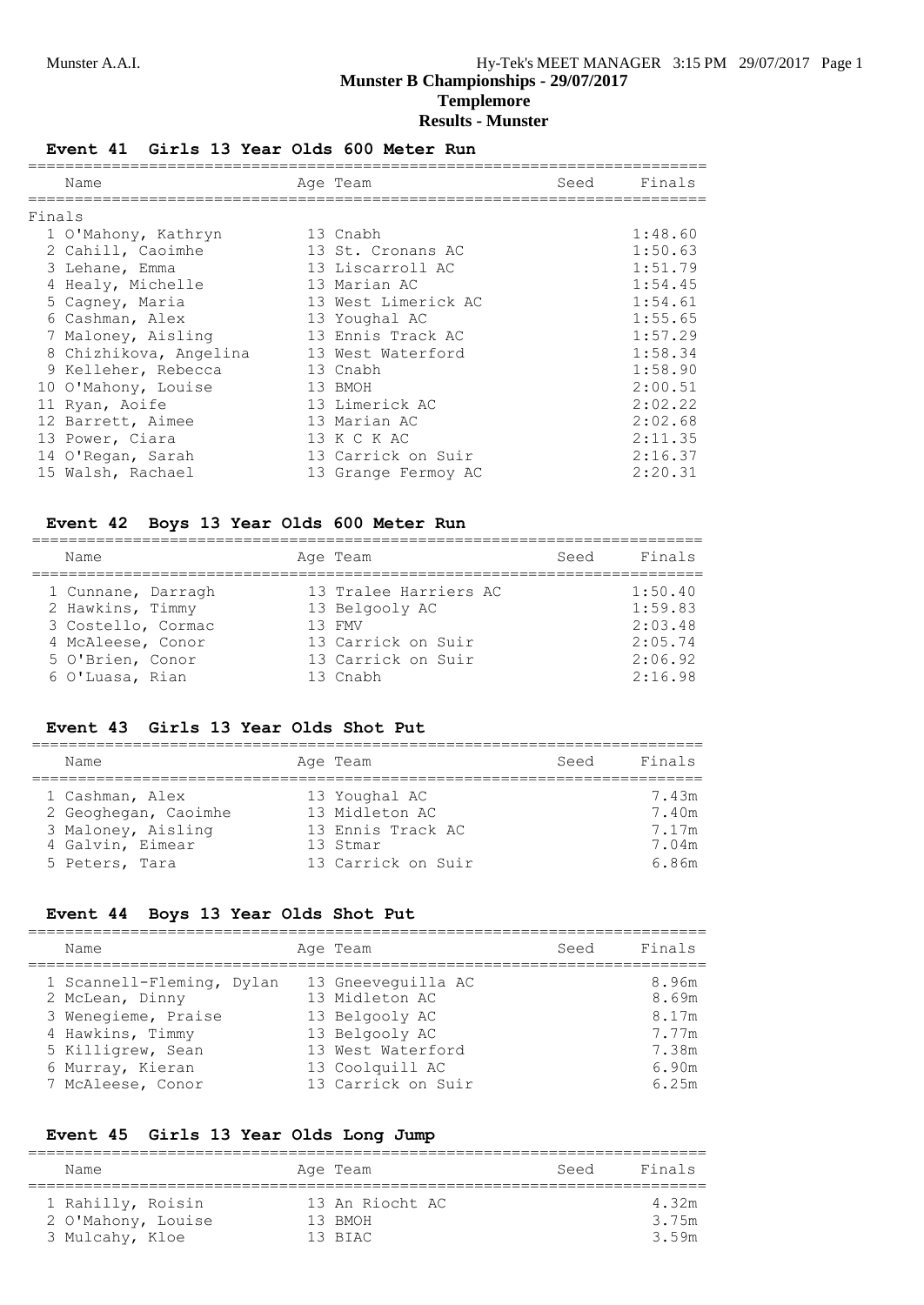#### **Templemore Results - Munster**

| 4 Byrne, Sarah      | 13 Tramore AC       | 3.59m |
|---------------------|---------------------|-------|
| 5 Barrett, Aimee    | 13 Marian AC        | 3.48m |
| 6 Neylon, Rachel    | 13 Lios Tuathail AC | 3.46m |
| 7 Iduozee, Irene    | 13 Ballincollig AC  | 3.45m |
| 8 O'Neill, Emma     | 13 Carrick on Suir  | 3.45m |
| 9 Power, Ciara      | 13 K C K AC         | 3.44m |
| 10 Mansfield, Eabha | 13 Carrick on Suir  | 3.33m |
| 11 O'Regan, Sarah   | 13 Carrick on Suir  | 3.26m |
| 13 Power, Roseanne  | 13 K C K AC         | 3.21m |
|                     |                     |       |

#### **Event 46 Boys 13 Year Olds Long Jump**

| Name               |  | Age Team              | Seed | Finals |  |  |
|--------------------|--|-----------------------|------|--------|--|--|
|                    |  |                       |      |        |  |  |
| 1 Dooley, Graham   |  | 13 Templemore AC      |      | 4.26m  |  |  |
| 2 Cunnane, Darragh |  | 13 Tralee Harriers AC |      | 4.19m  |  |  |
| 3 Bergin, Killian  |  | 13 Templemore AC      |      | 4.10m  |  |  |
| 4 O'Leary, Brendan |  | 13 Lios Tuathail AC   |      | 3.99m  |  |  |
| 5 Costello, Cormac |  | 13 FMV                |      | 3.49m  |  |  |

#### **Event 47 Girls 13 Year Olds High Jump**

| Name                                 | Age Team                      | Seed | Finals         |
|--------------------------------------|-------------------------------|------|----------------|
| 1 Cahill, Caoimhe<br>2 McEvoy, Ellie | 13 St. Cronans AC<br>13 Nenag |      | 1.40m<br>1.35m |
| 3 Mansfield, Eabha                   | 13 Carrick on Suir            |      | 1.30m          |
| 4 O'Neill, Emma                      | 13 Carrick on Suir            |      | 1.25m          |
| 5 McEvoy, Sarah                      | 13 Nenag                      |      | 1.20m          |

#### **Event 48 Boys 13 Year Olds High Jump**

| Name                                                                        | Age Team                                                           | Seed | Finals                           |
|-----------------------------------------------------------------------------|--------------------------------------------------------------------|------|----------------------------------|
| 1 Bergin, Killian<br>2 Dooley, Graham<br>3 O'Luasa, Rian<br>4 McLean, Dinny | 13 Templemore AC<br>13 Templemore AC<br>13 Cnabh<br>13 Midleton AC |      | 1.43m<br>1.35m<br>1.25m<br>1.10m |

#### **Event 49 Girls 14 Year Olds 800 Meter Run**

| Name                                                                                               | Age Team                                                                           | Seed | Finals                                              |
|----------------------------------------------------------------------------------------------------|------------------------------------------------------------------------------------|------|-----------------------------------------------------|
| 1 Tomkins, Saoirse<br>2 Carmody, Grace<br>3 Doyle, Siobhan<br>4 Healy, Aisling<br>5 Cashman, Avril | 14 Gneeveguilla AC<br>14 Marian AC<br>14 DSD<br>14 Ennis Track AC<br>14 Youghal AC |      | 2:32.57<br>2:33.96<br>2:34.80<br>2:36.94<br>2:38.00 |
| 6 Joyce, Erin<br>7 McCarthy, Shauna<br>8 Walsh, Catherine                                          | 14 Youghal AC<br>14 FMV<br>14 North Cork AC                                        |      | 2:38.66<br>2:46.63<br>3:01.10                       |

=========================================================================

#### **Event 50 Boys 14 Year Olds 800 Meter Run**

| Name                                                 | Age Team                                       | Seed | Finals                        |
|------------------------------------------------------|------------------------------------------------|------|-------------------------------|
| 1 McCourt, Callum<br>2 Hayes, Sean<br>3 Feehan, Sean | 14 Bandon AC<br>14 Nenag<br>14 Ballincollig AC |      | 2:33.22<br>2:41.83<br>2:50.81 |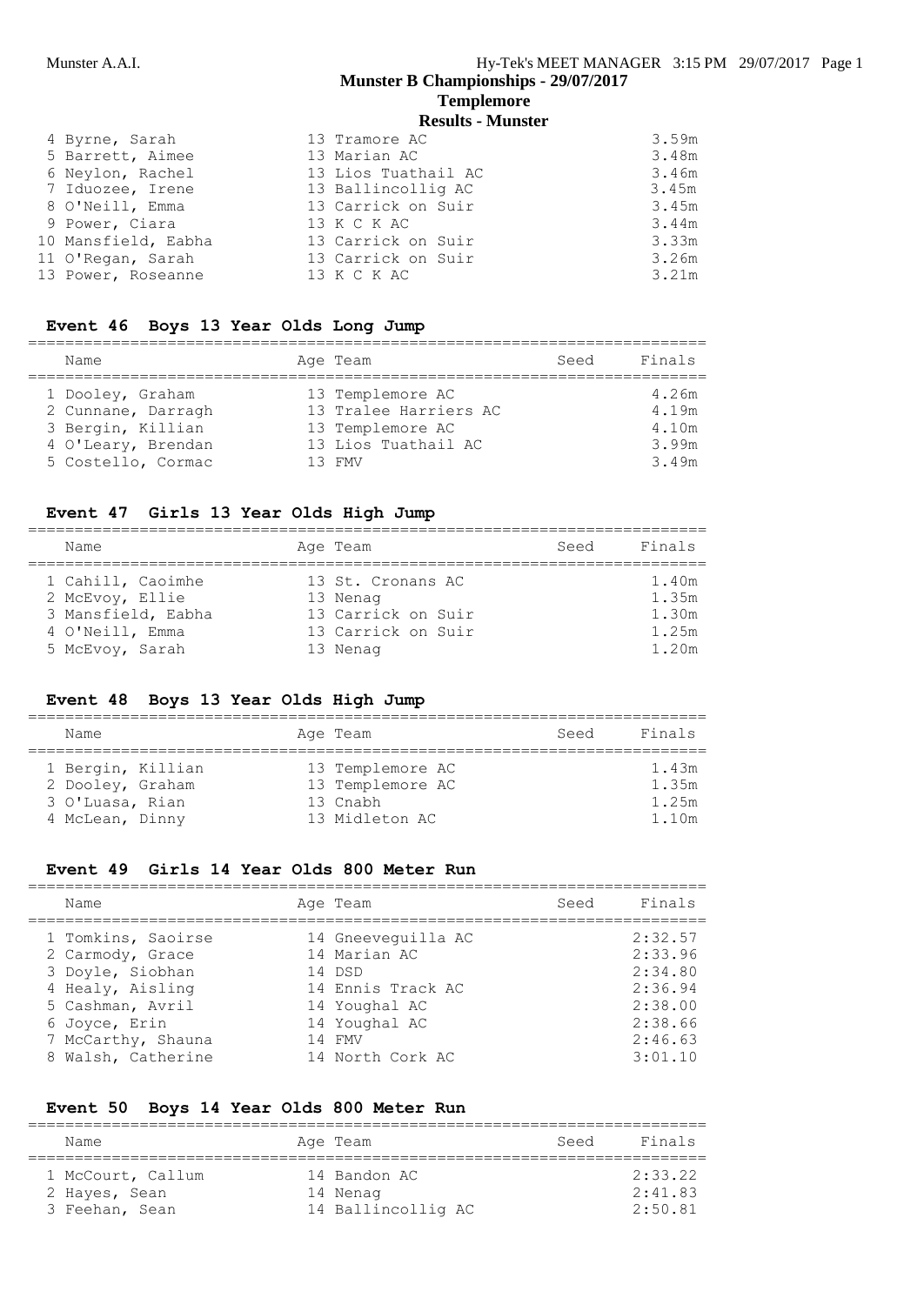#### **Event 51 Girls 14 Year Olds Long Jump**

| Name                   | Age Team            | Seed | Finals |
|------------------------|---------------------|------|--------|
| 1 Mulcahy, Emma        | 14 Nenag            |      | 4.13m  |
| 1 Crowley, Eabha       | 14 Bandon AC        |      | 4.13m  |
| 3 Fitzgerald, Grace    | 14 Tipperary Town   |      | 4.12m  |
| 4 McElligott, Muireann | 14 Lios Tuathail AC |      | 3.91m  |
| 5 O'Riordan, Lily      | 14 Cnabh            |      | 3.86m  |
| 6 Lynch, Megan         | 14 Lios Tuathail AC |      | 3.68m  |
| 7 Carroll, Danielle    | 14 Belgooly AC      |      | 3.51m  |
| 8 O'Brien, Aoife       | 14 West Waterford   |      | 3.40m  |
|                        |                     |      |        |

#### **Event 52 Boys 14 Year Olds Long Jump**

| Name                                                                                                                              | Age Team                                                                                                                                              | Seed | Finals                                                      |
|-----------------------------------------------------------------------------------------------------------------------------------|-------------------------------------------------------------------------------------------------------------------------------------------------------|------|-------------------------------------------------------------|
| 1 McCourt, Callum<br>2 Opuoro, Efe<br>3 McGuire, Jack<br>4 Keane, Sean<br>5 Peters, Dylan<br>6 Feehan, Sean<br>7 O'Connell, Louis | 14 Bandon AC<br>14 Ennis Track AC<br>14 Killarney Valley AC<br>14 Lios Tuathail AC<br>14 Carrick on Suir<br>14 Ballincollig AC<br>14 Lios Tuathail AC |      | 4.21m<br>4.00m<br>3.80m<br>3.76m<br>3.72m<br>3.62m<br>3.45m |

### **Event 53 Girls 14 Year Olds Shot Put**

| Name                                      | Age Team                              | Seed | Finals         |
|-------------------------------------------|---------------------------------------|------|----------------|
| 1 O'Connor, Grace<br>2 DeBurca, Roisin    | 14 Tralee Harriers AC<br>14 Bandon AC |      | 9.08m<br>8.93m |
| 3 Cashman, Avril<br>4 Campbell, Katie     | 14 Youghal AC<br>14 West Limerick AC  |      | 8.58m<br>6.92m |
| 5 Harte, Caoimhe                          | 14 Lios Tuathail AC                   |      | 6.74m          |
| 6 Sheehan Murphy, Aoibhe<br>7 Joyce, Erin | 14 Gneevequilla AC<br>14 Youghal AC   |      | 6.68m<br>5.41m |

### **Event 54 Boys 14 Year Olds Shot Put**

| Name                | Age Team              | Seed | Finals |
|---------------------|-----------------------|------|--------|
| 1 Evans, Ted        | 14 Templemore AC      |      | 9.76m  |
| 2 Ryan, Oran        | 14 Templemore AC      |      | 9.59m  |
| 3 McCarthy, Padraic | 14 Lios Tuathail AC   |      | 9.01m  |
| 4 Keane, Sean       | 14 Lios Tuathail AC   |      | 8.87m  |
| 5 Hayden, Adam      | 14 West Waterford     |      | 8.72m  |
| 6 O'Neill, Dara     | 14 Tramore AC         |      | 8.23m  |
| 7 White, Tony       | 14 Tralee Harriers AC |      | 7.29m  |
| 8 Forde, Tom        | 14 BMOH               |      | 6.39m  |
| 9 Wright, Finn      | 14 West Waterford     |      | 4.68m  |

#### **Event 55 Girls 14 Year Olds High Jump**

| Name                                   |  | Age Team                               | Seed | Finals        |
|----------------------------------------|--|----------------------------------------|------|---------------|
| 1 O'Connor, Grace<br>2 DeFaoite, Eabha |  | 14 Tralee Harriers AC<br>14 Kenmare AC |      | 1 35m<br>120m |

#### **Event 56 Boys 14 Year Olds High Jump**

=========================================================================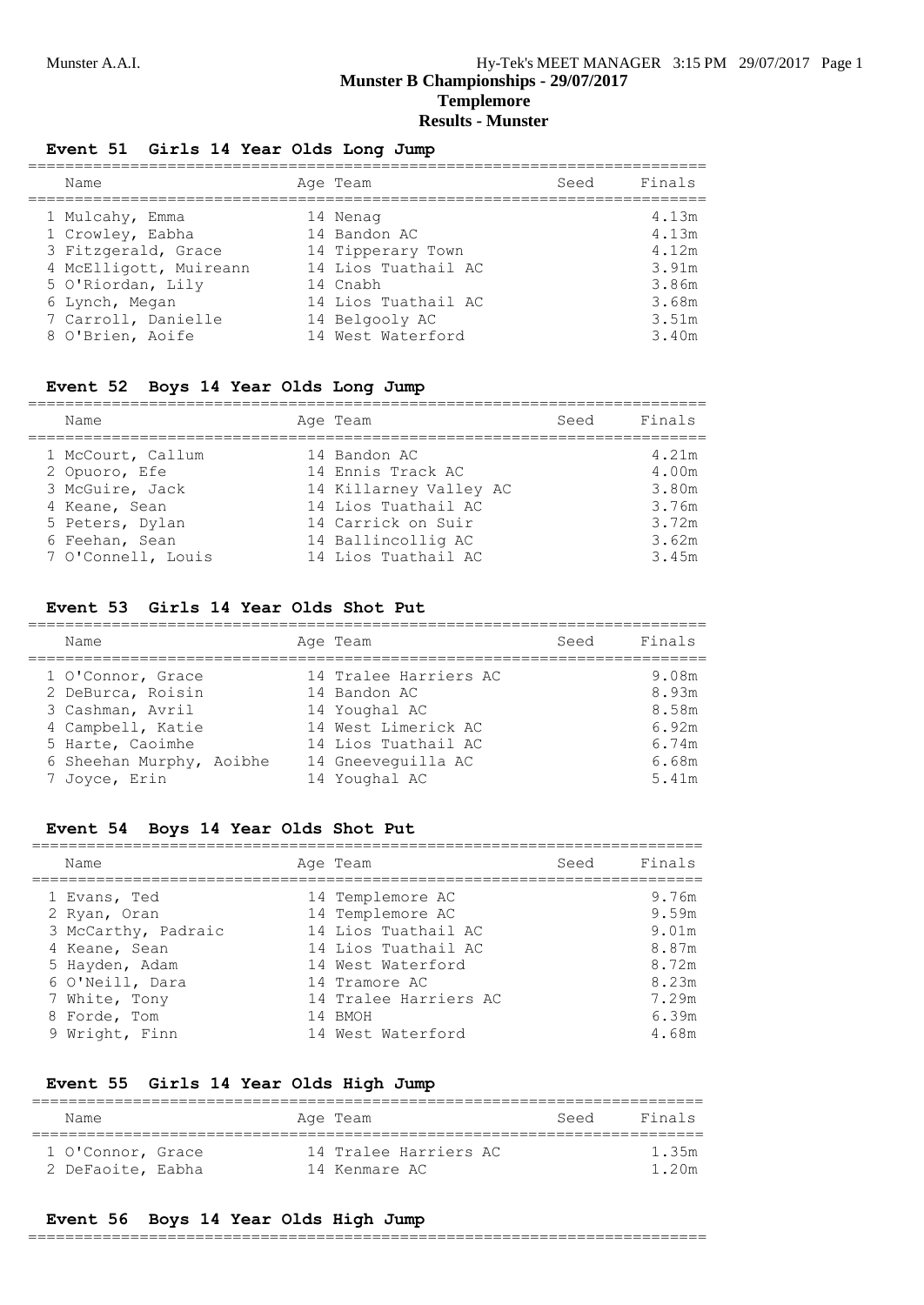## **Templemore**

**Results - Munster**

| Name            | Age Team               | Finals<br>Seed |
|-----------------|------------------------|----------------|
| 1 White, Tony   | 14 Tralee Harriers AC  | 1.38m          |
| 2 Peters, Dylan | 14 Carrick on Suir     | 1.35m          |
| 3 McGuire, Jack | 14 Killarney Valley AC | 1.30m          |

## **Event 57 Girls 15 Year Olds 100 Meter Dash**

| Name                | Age Team              | Seed | Finals |
|---------------------|-----------------------|------|--------|
| 1 Grant, Emma       | 15 Templemore AC      |      | 13.58  |
| 2 Jaielska, Jessica | 15 Ennis Track AC     |      | 13.73  |
| 3 Falvey, Rebecca   | 15 St. Brendans AC    |      | 13.96  |
| 4 Lawlor, Niamh     | 15 Templemore AC      |      | 14.35  |
| 5 O'Connor, Rebecca | 15 Tralee Harriers AC |      | 14.83  |
| 6 Holly, Sarah      | 15 Templemore AC      |      | 15.58  |
| 7 Mooney, Caitlin   | 15 West Waterford     |      | 16.11  |

#### **Event 58 Boys 15 Year Olds 100 Meter Dash**

| Name             | Age Team         | Seed | Finals |
|------------------|------------------|------|--------|
| 1 Doyle, Lewis   | 15 Nenag         |      | 12.93  |
| 2 Conneely, Kane | 15 Templemore AC |      | 13.53  |
| 3 Walsh, Kyle    | 15 K C K AC      |      | 14.27  |

#### **Event 59 Girls 15 Year Olds 800 Meter Run**

| Name                                                 | Age Team                              | Seed | Prelims            |
|------------------------------------------------------|---------------------------------------|------|--------------------|
| Preliminaries<br>1 Murray, Emma<br>2 O'Connor, Sarah | 15 Coolquill AC<br>15 Gneeveguilla AC |      | 2:42.67<br>3:38.94 |

#### **Event 60 Boys 15 Year Olds 800 Meter Run**

| Name             | Age Team    | Finals<br>Seed |
|------------------|-------------|----------------|
| Finals           |             |                |
| 1 Walsh, Kyle    | 15 K C K AC | 2:30.90        |
| 2 O'Mahony, Mark | 15 RMOH     | 2:43.33        |

### **Event 61 Girls 15 Year Olds Long Jump**

| Name                                   | Age Team                                | Seed | Finals         |
|----------------------------------------|-----------------------------------------|------|----------------|
| 1 Grant, Emma                          | 15 Templemore AC                        |      | 4.54m          |
| 2 Falvey, Rebecca                      | 15 St. Brendans AC                      |      | 4.42m          |
| 3 Vermeer, Lynn<br>4 Jaielska, Jessica | 15 Carrick on Suir<br>15 Ennis Track AC |      | 4.25m<br>4.18m |
| 5 Mooney, Caitlin                      | 15 West Waterford                       |      | 3.80m          |
| 6 Holly, Sarah                         | 15 Templemore AC                        |      | 3.77m          |
|                                        |                                         |      |                |

#### **Event 62 Boys 15 Year Olds Long Jump**

| Name             | Age Team            | Seed | Finals |
|------------------|---------------------|------|--------|
| 1 Mahony, Sean   | 15 Lios Tuathail AC |      | 4 74m  |
| 2 Conneely, Kane | 15 Templemore AC    |      | 4 46m  |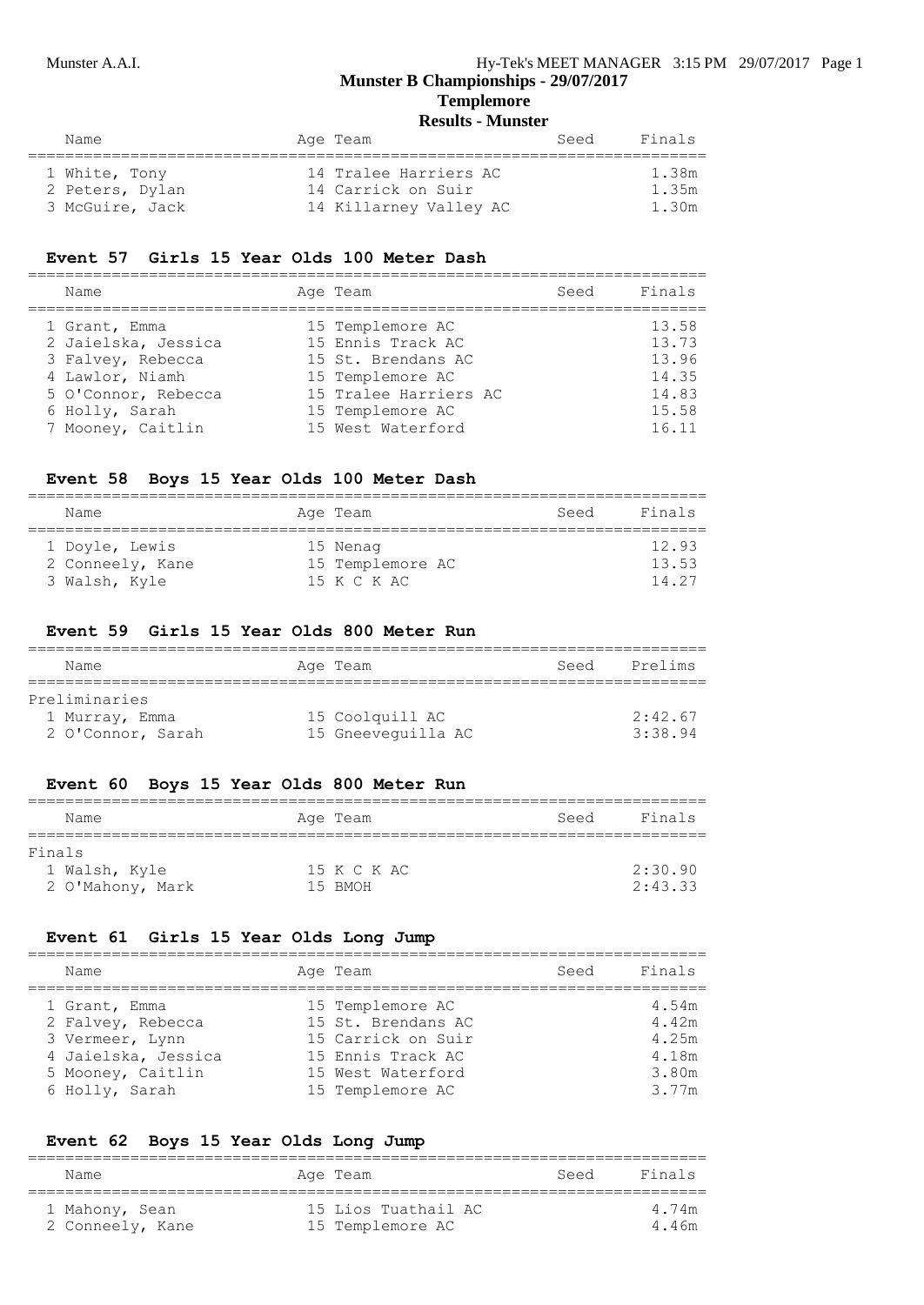#### **Event 63 Girls 15 Year Olds High Jump**

| Name            | Age Team           | Seed Finals |
|-----------------|--------------------|-------------|
| 1 Vermeer, Lynn | 15 Carrick on Suir | 1.40m       |

#### **Event 65 Boys 14 Year Olds 80 Meter Dash**

| Name                                                                                     | Age Team                                                                                  | Seed | Finals                                    |
|------------------------------------------------------------------------------------------|-------------------------------------------------------------------------------------------|------|-------------------------------------------|
| 1 O'Neill, Dara<br>2 Opuoro, Efe<br>3 Hayden, Adam<br>4 O'Connell, Louis<br>5 Forde, Tom | 14 Tramore AC<br>14 Ennis Track AC<br>14 West Waterford<br>14 Lios Tuathail AC<br>14 RMOH |      | 10.62<br>10.86<br>11.13<br>11.32<br>11 75 |

#### **Event 66 Girls 14 Year Olds 80 Meter Dash 8 Advance: Top 3 Each Heat plus Next 2 Best Times**

| Name                     | Age Team            | Seed | Prelims   | H#                         |
|--------------------------|---------------------|------|-----------|----------------------------|
| Preliminaries            |                     |      |           |                            |
| 1 McElligott, Muireann   | 14 Lios Tuathail AC |      | 11.450 2  |                            |
| 2 Crowley, Eabha         | 14 Bandon AC        |      | 11.620 1  |                            |
| 3 O'Reilly, Aisling      | 14 Bandon AC        |      | 11,670    | $\overline{2}$             |
| 4 Buckley, Annabelle     | 14 Finisk Valley AC |      | 11.850 1  |                            |
| 5 Lynch, Megan           | 14 Lios Tuathail AC |      | 11.880 2  |                            |
| 6 Sheehan Murphy, Aoibhe | 14 Gneeveguilla AC  |      | 12.590 1  |                            |
| 7 O'Riordan, Lily        | 14 Cnabh            |      | 11.98a    | $\overline{\phantom{0}}^2$ |
| 8 Carroll, Danielle      | 14 Belgooly AC      |      | 12.68q    | $\overline{1}$             |
| 9 O'Brien, Aoife         | 14 West Waterford   |      | $13.15$ 2 |                            |
| 10 DeFaoite, Eabha       | 14 Kenmare AC       |      | 13.92     | $\overline{1}$             |

#### **Event 66 Girls 14 Year Olds 80 Meter Dash**

|        | Name                     | Age Team            | Prelims | Finals |
|--------|--------------------------|---------------------|---------|--------|
| Finals |                          |                     |         |        |
|        | 1 McElligott, Muireann   | 14 Lios Tuathail AC | 11.45   | 11.41  |
|        | 2 Crowley, Eabha         | 14 Bandon AC        | 11.62   | 11.45  |
|        | 3 O'Reilly, Aisling      | 14 Bandon AC        | 11.67   | 11.58  |
|        | 4 Buckley, Annabelle     | 14 Finisk Valley AC | 11.85   | 11.77  |
|        | 5 Lynch, Megan           | 14 Lios Tuathail AC | 11.88   | 11.86  |
|        | 6 O'Riordan, Lily        | 14 Cnabh            | 11.98   | 11.98  |
|        | 7 Carroll, Danielle      | 14 Belgooly AC      | 12.68   | 12.79  |
|        | 8 Sheehan Murphy, Aoibhe | 14 Gneeveguilla AC  | 12 59   | 12.81  |

### **Event 67 Girls 16 Year Olds 100 Meter Dash**

| Name                                 | Age Team                        | Seed | Finals         |
|--------------------------------------|---------------------------------|------|----------------|
| 1 Conlon, Niamh<br>2 McCourt, Lauren | 16 Kilmihill AC<br>16 Bandon AC |      | 13.11<br>13.12 |
| 3 DeBurca, Erin<br>4 McCarthy, Daisy | 16 Bandon AC<br>16 Midleton AC  |      | 14.04<br>14.05 |
| 5 DeFaoite, Muireann                 | 16 Kenmare AC                   |      | 14.51          |

#### **Event 68 Boys 16 Year Olds 100 Meter Dash**

=========================================================================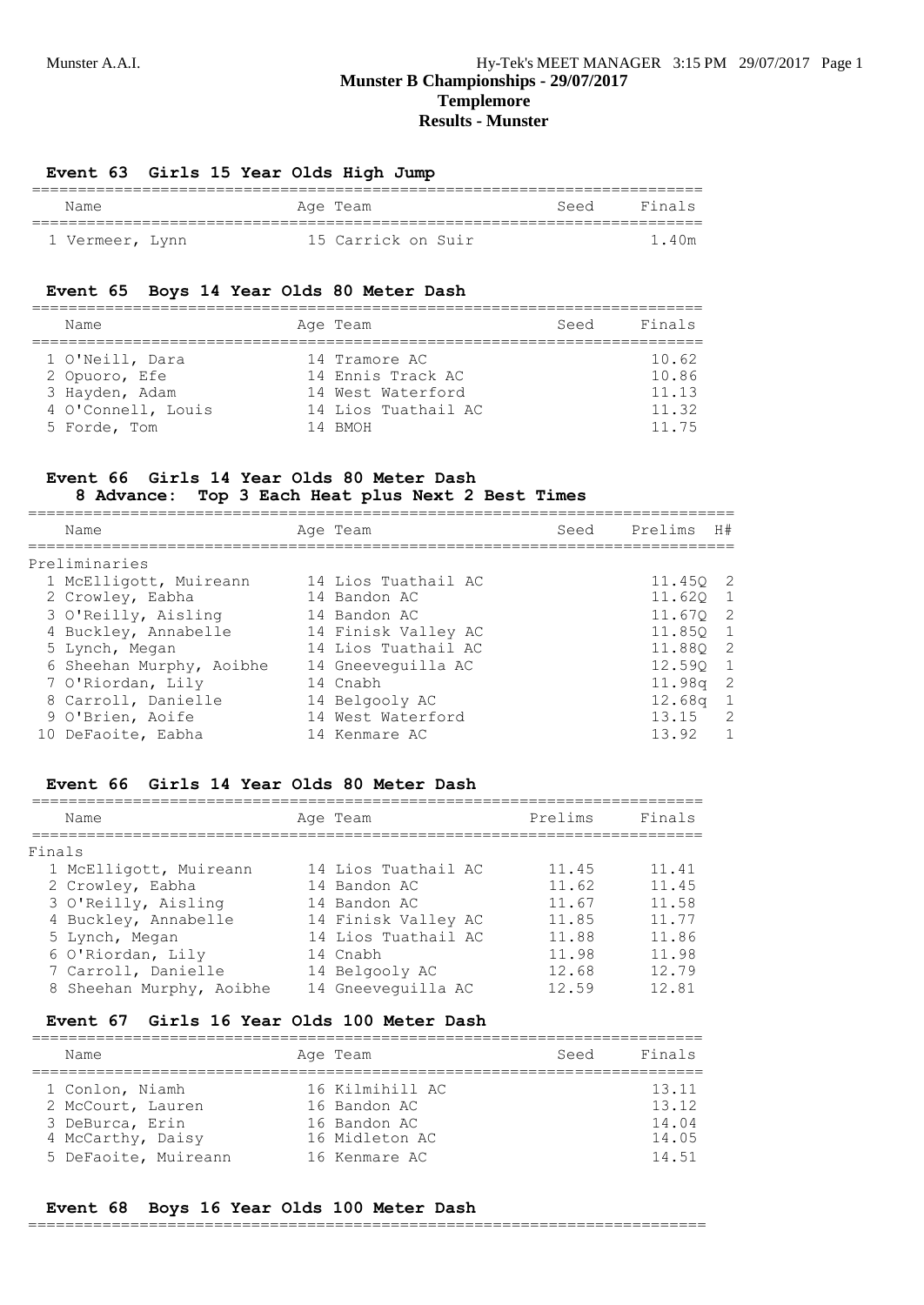## **Templemore**

**Results - Munster**

| 16 Templemore AC<br>1 Collins, Jordan<br>12.10<br>16 Templemore AC<br>12.25<br>2 Mullens, Jimmy<br>16 Bandon AC<br>12.73<br>3 Crowley, Liam<br>12.93<br>16 Templemore AC<br>4 Shorley, Kieran<br>5 Wenegieme, Favour<br>16 Belgooly AC<br>13.70 | Name | Age Team | Seed | Finals |
|-------------------------------------------------------------------------------------------------------------------------------------------------------------------------------------------------------------------------------------------------|------|----------|------|--------|
|                                                                                                                                                                                                                                                 |      |          |      |        |

#### **Event 69 Girls 16 Year Olds 800 Meter Run**

| Name                                                                      | Age Team                                                            | Seed | Finals                                   |
|---------------------------------------------------------------------------|---------------------------------------------------------------------|------|------------------------------------------|
| 1 Garry, Aine<br>2 Healy, Laura<br>3 Hartigan, Rachel<br>4 Carey, Caoimhe | 16 Fergus AC<br>16 Ennis Track AC<br>16 Marian AC<br>16 Midleton AC |      | 2:26.58<br>2:28.12<br>2:32.75<br>2:33.85 |
| 5 Tuthill, Olivia<br>6 DeFaoite, Muireann<br>7 O'Carroll, Andrea          | 16 Bandon AC<br>16 Kenmare AC<br>16 Dooneen AC                      |      | 2:39.38<br>2:39.95<br>2:56.43            |

#### **Event 70 Boys 16 Year Olds 800 Meter Run**

| Name                | Age Team | Finals<br>Seed |
|---------------------|----------|----------------|
| 1 McLaughlin, Dylan | 16 Moyne | 2:16.01        |

#### **Event 71 Girls 16 Year Olds Long Jump**

| Name              |  | Age Team       | Seed | Finals |
|-------------------|--|----------------|------|--------|
| 1 McCarthy, Daisy |  | 16 Midleton AC |      | 3.61m  |

#### **Event 72 Boys 16 Year Olds Long Jump**

| Name                                     | Age Team                     | Seed | Finals         |
|------------------------------------------|------------------------------|------|----------------|
| 1 Collins, Jordan<br>2 McLaughlin, Dylan | 16 Templemore AC<br>16 Moyne |      | 4.58m<br>4 39m |

#### **Event 73 Girls 16 Year Olds Shot Put**

| Name                               | Age Team                        | Seed | Finals          |
|------------------------------------|---------------------------------|------|-----------------|
| 1 Conlon, Niamh<br>2 DeBurca, Erin | 16 Kilmihill AC<br>16 Bandon AC |      | 9 05m<br>7 01 m |

#### **Event 74 Boys 16 Year Olds Shot Put**

| Name                | Age Team         | Seed | Finals |
|---------------------|------------------|------|--------|
| 1 Wenegieme, Favour | 16 Belgooly AC   |      | 859m   |
| 2 Hennessy, Ben     | 16 Templemore AC |      | 7.60m  |

#### **Event 76 Boys 16 Year Olds High Jump**

| Name             |  | Age Team         | Seed | Finals |
|------------------|--|------------------|------|--------|
| 1 Mullens, Jimmy |  | 16 Templemore AC |      | 1.60m  |
| 2 Crowley, Liam  |  | 16 Bandon AC     |      | 1.45m  |